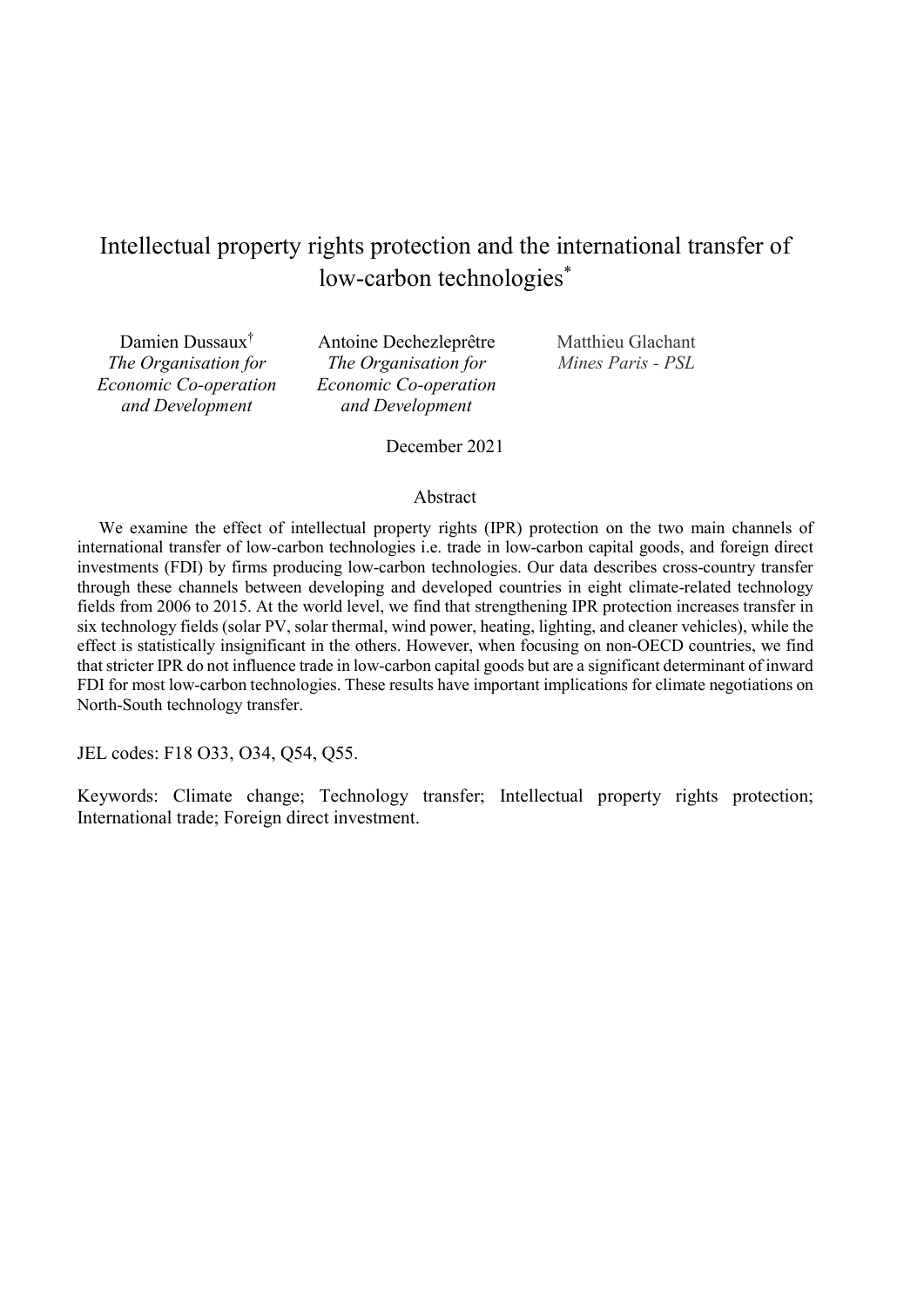## 1. Introduction

 $\overline{a}$ 

Wide access to clean technologies is crucial to meet the Paris Agreement goal of limiting the increase in global temperatures to well below 2 degrees Celsius. With 90% of the increase in global carbon emissions until 2050 expected to occur in the developing world (Marchal, Dellink, Vuuren, & Clapp, 2012) while the vast majority of low-carbon technologies are still invented in developed countries, this is likely to require considerable international technology transfer, in particular from North to South. As an illustration, Japan, USA, Germany, South Korea, and France together accounted for 75% of the low-carbon inventions patented from 2005 to 2015.<sup>1</sup> Although it is both possible and desirable that developing countries become major innovators in low-carbon technologies, international technology transfer seems a necessary option, at least in the short run, to mitigate carbon emissions using the most cost-effective technologies.

The importance of technology transfer in global climate change mitigation efforts explains why the international diffusion of low-carbon technologies has been a cornerstone of climate negotiations since the adoption of the United Framework Convention on Climate Change (UNFCCC). Cross-country flows of technology have many determinants and are influenced by multiple policies related to scientific capabilities, innovation, trade, investment, environmental regulation, etc. Nonetheless, international negotiations have extensively revolved around the role of intellectual property rights (IPR) protection. The other main subject has been the financing of technology transfer. The UNFCCC Technology Executive Committee, which is the policy body where these discussions take place, has so far not delivered any policy recommendations on the design of a climate-friendly IPR regime (de Coninck & Sagar, 2015) and the Paris Agreement does not make any mention of intellectual property rights protection, indicating the lack of consensus on this subject.

International discussions on IPR are contentious (see Ockwell, Haum, Mallett, and Watson, 2010, for an analysis of early discussions and Glachant and Dechezleprêtre, 2017, for an update). On the one hand, developed countries see a strong IPR regime as a necessary condition for technology transfer. In their view, technology owners would not transfer technologies if they could not appropriate the related benefits. On the other hand, some developing countries (e.g. India) consider that strong IPR protection may hinder technology transfer (Abdel-Latif, 2015; Glachant & Dechezleprêtre, 2017). The argument is that strong IPR would prevent developing countries from

<sup>&</sup>lt;sup>1</sup> Authors' calculations based on the PATSTAT database. Figure 1 illustrates the concentration of low-carbon inventions in OECD countries.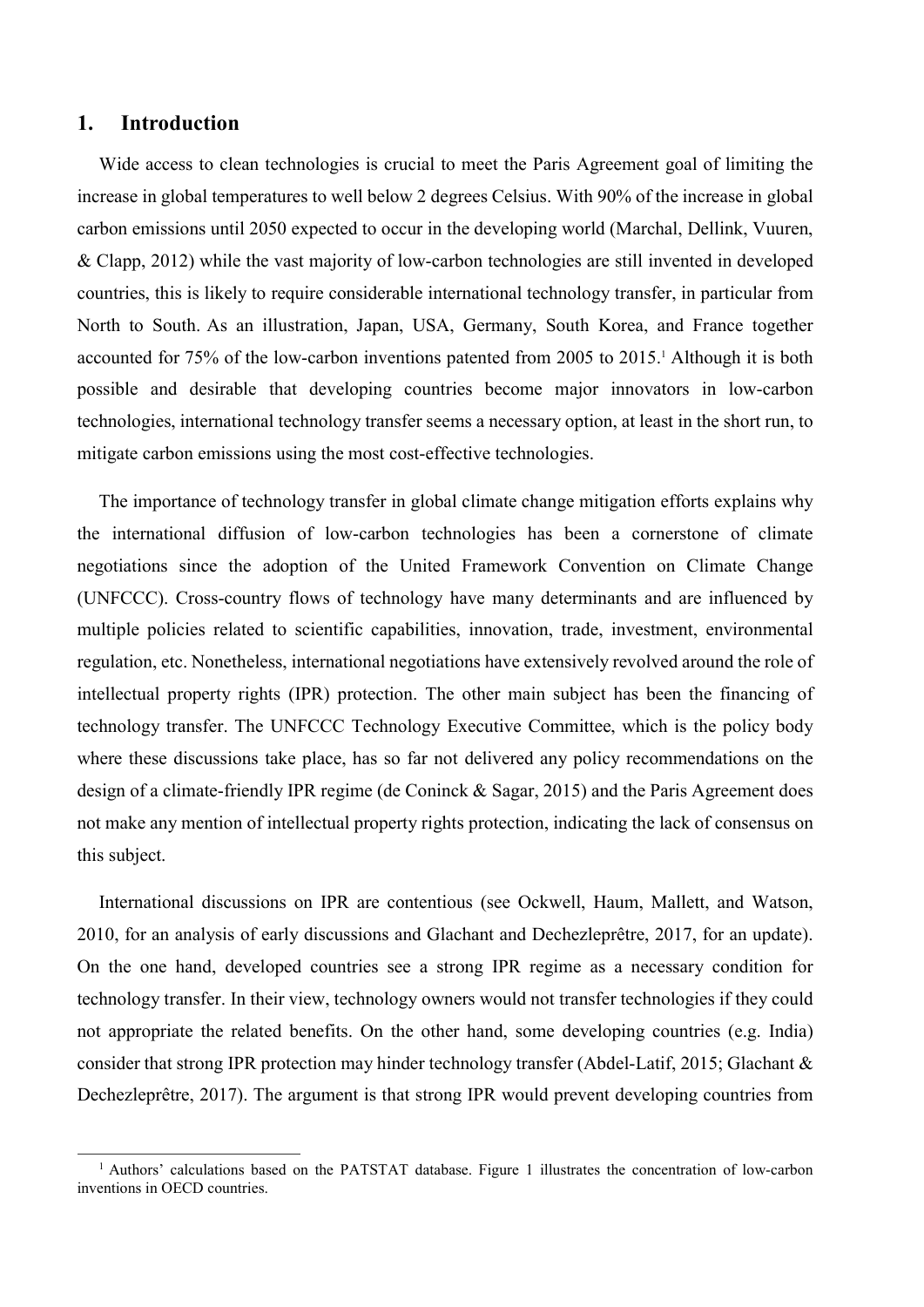accessing green technologies at an affordable price since monopoly rights associated with IPR provide innovators with important market power. This debate echoes the theoretical analysis by (Maskus K. E., 2000) who identifies two countervailing effects of strong IPR protection, i.e., a positive market expansion effect because stronger IPR create a market for foreign firms whose intellectual assets are secured; and a negative market power effect because stronger IPR lead to higher prices. Given these two opposing effects, the net impact of stronger IPR protection is an empirical question.

Against this background, the main objective of this paper is to inform the policy debate with empirical evidence on the effect of IPR on the international transfer of low-carbon technologies. Broadly speaking, technology transfer is a process involving the building of technological capabilities leading to sustainable forms of economic development (Ockwell et al., 2008; 2018).

In practice, low-carbon technology transfer takes place through various market and non-market channels which convey codified knowledge and technology-intensive goods, but also soft skills, know-how, and tacit knowledge. In this paper, we consider two of these channels, i.e. international trade in capital goods that are used to reduce emissions (e.g. wind turbines, energy-efficient furnaces, electric vehicles), and foreign direct investment (FDI) by multinational enterprises that own low-carbon technologies (Glachant and Dechezleprêtre, 2017). These flows obviously do not provide a holistic picture of international technology transfer. However, it has been shown that they lead to significant productivity gains and innovation diffusion in the recipient economies (Xu, 2000; Branstetter et al., 2001, 2006; Görg and Strobl, 2005; Griffith et al., 2006; Haskel et al., 2007; Blalock and Gertler, 2008; Keller and Yeaple, 2013). Note also that both convey codified (i.e. patentable) knowledge, along with soft skills and know-how, which are key ingredients for developing countries to access effective climate mitigation technologies.

We use a newly assembled dataset covering international trade in low-carbon capital goods and foreign direct investment in eight low-carbon technologies across up to 140 countries in the period 2006-2015 to analyze the impact of IPR protection in recipient countries on low-carbon technology transfer. In addition, we examine how the impact of IPR varies between OECD and non-OECD countries and how the absorptive capacities of the recipient country influence the effect of IPR on technology transfer. Importantly, the data set includes both industrialized countries and emerging economies such as India and China.

We adopt a fixed-effects panel data approach where we exploit annual variations in technologyspecific trade or FDI flows within a given country pair to identify how the level of IPR protection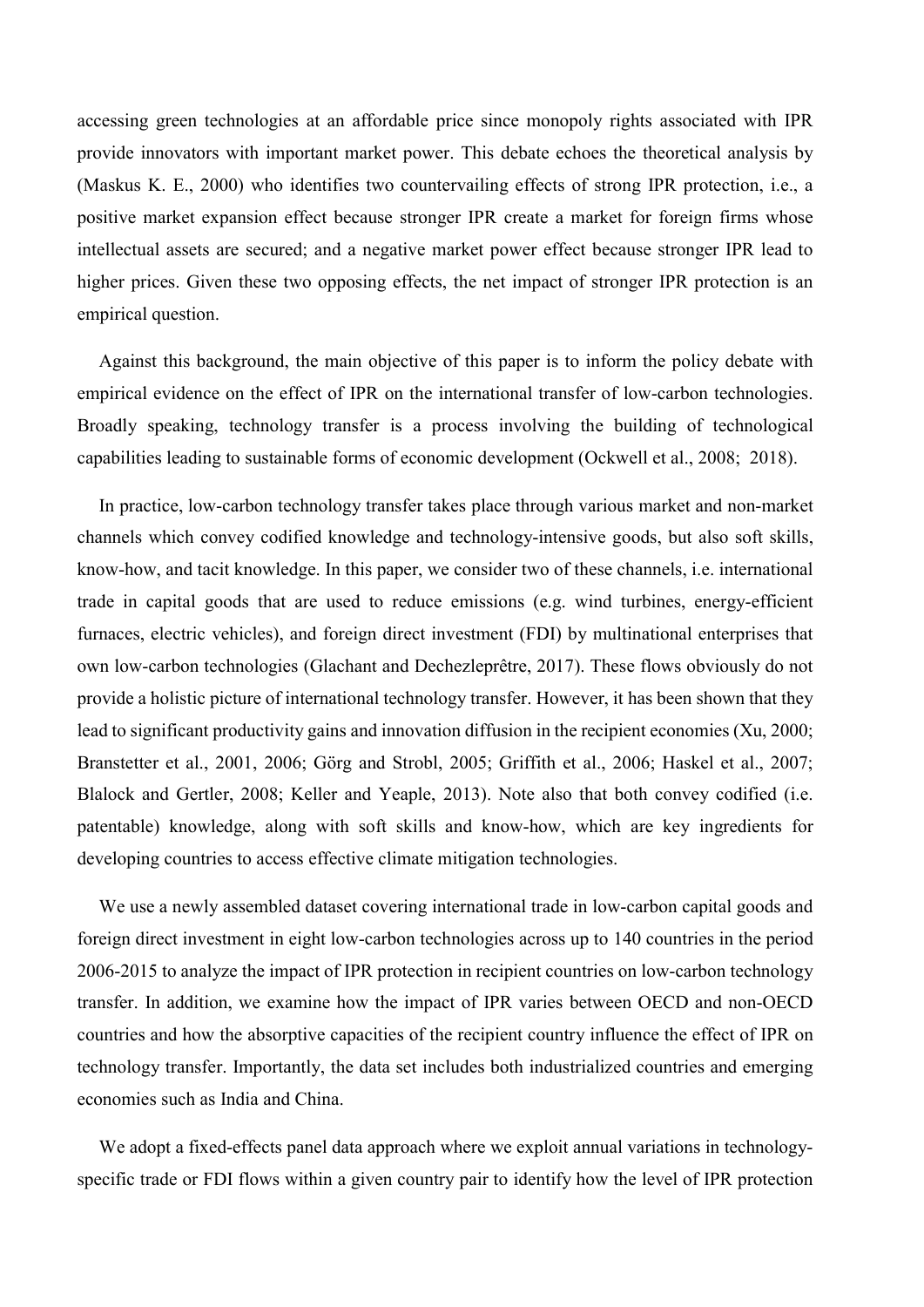in the recipient country affects technology transfer. We find that strengthening IPR protection has a statistically significant positive effect on the transfer of most of the low-carbon technologies covered in this study, through either trade or FDI. The only exceptions are hydro power and insulation, in which a higher level of IPR has no significant influence. Importantly, we find that the magnitude of the impact of IPR is greater for low-carbon technologies than for the average technology. A possible interpretation is a tougher cross-technology competition than in other fields (i.e. pharmaceuticals).

This general result does not distinguish between developed and developing countries. Yet the key policy question is how to transfer more low-carbon technologies to developing countries. Therefore, we estimate additional models which yield specific results for this country group (which we identify by lower technological capabilities). We find a positive effect of IPR protection on FDI in six out of eight technology fields, i.e. hydro power, solar PV, solar thermal, heating, lighting, and cleaner vehicles. In contrast, IPR protection has no significant effect on trade towards developing countries. This difference between the two channels can be considered positive as FDI conveys more knowledge than trade.

To get a sense of the magnitude of these effects, we perform simulations based on our model of FDI flows. They show that if large emitters like India, Brazil, and Indonesia were to converge to the global mean level of IPR protection (which roughly corresponds to the level of IPR protection in China in 2015), low-carbon FDI deals would grow by at least 4% in India, 20% in Indonesia and 28% in Brazil. In short, if these large emitters converged to the Chinese level of IPR protection, it could make a significant difference in terms of international transfer of climate change mitigation technology.

The paper is organized as follows. Section 2 presents the conceptual framework on property rights and the international transfer of technologies. In Section 3, we explain our empirical strategy. We provide the data sources and descriptive statistics in Section 4. Econometric results are described in Section 5. We conclude in Section 6.

# 2. Conceptual framework

## 2.1. Literature

Our paper primarily contributes to the literature on the relationship between IPR protection and low-carbon technology transfer. Most of this literature provides anecdotal evidence and descriptive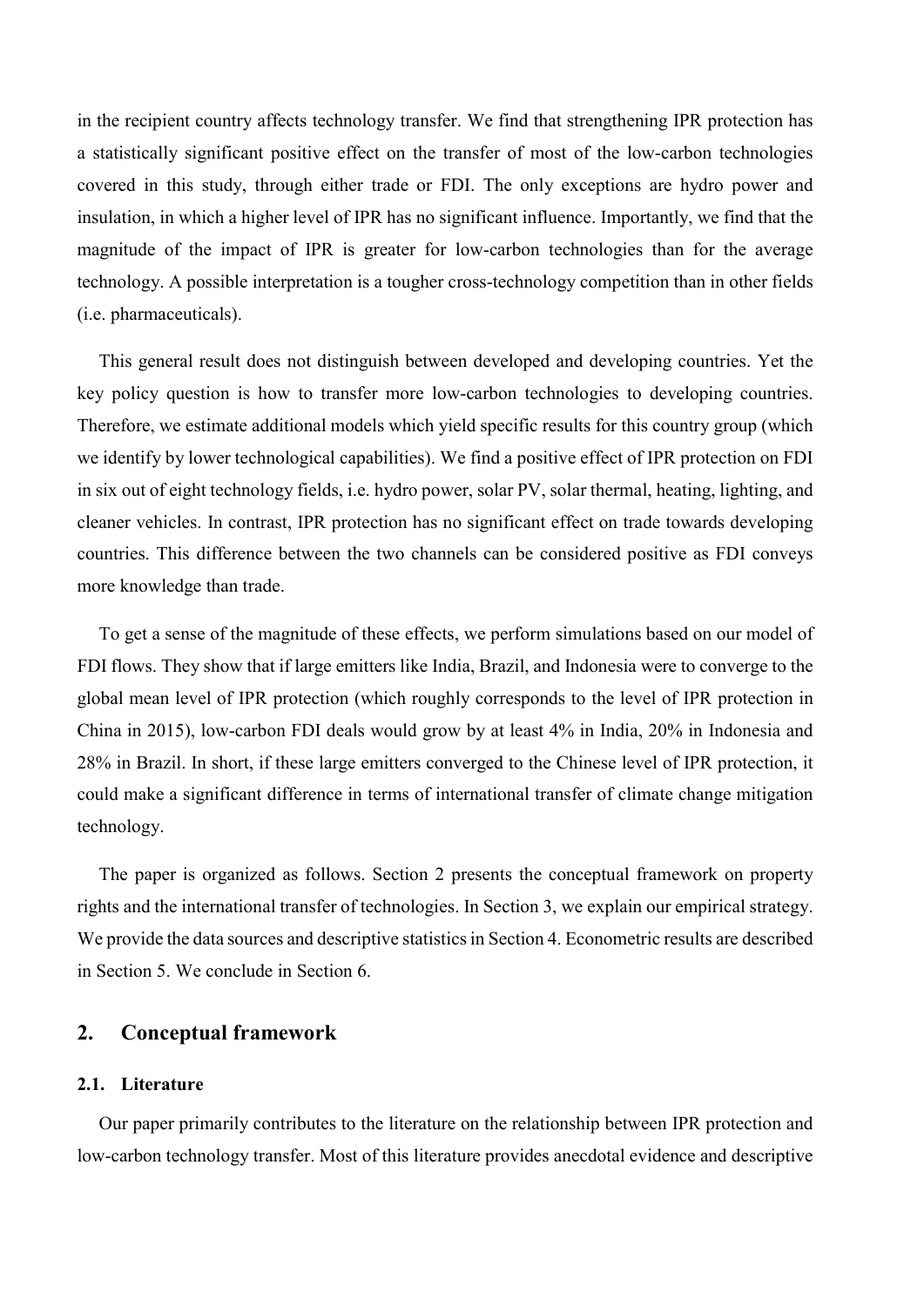statistics (e.g. Barton, 2007; Kirkegaard et al., 2009; Ockwell et al., 2008; Glachant et al. 2013). We build on these qualitative pieces of evidence by conducting a quantitative analysis that allows us to control for confounding factors when evaluating the effect of IPR on the transfer of low-carbon technologies and to compare the different low-carbon technologies in a more systematic way.

To the best of our knowledge, Dechezleprêtre et al. (2013) have carried out the only econometric study estimating the impact of IPR (and other policies) on the international diffusion of low-carbon technologies. They use the count of patents filed by non-residents as a measure of technology transfer. Unsurprisingly, they find that tightening IP regimes promotes foreign patenting. However, this result is difficult to interpret as it can simply reflect that a stronger IPR protection leads inventors to switch from secrecy to patent protection, leaving the total amount of technology transferred unchanged (Cohen et al., 2000). Our data on trade and investment flows do not suffer from this potential substitution between patented and unpatented technology as these two channels convey both patented and non-patented knowledge.

### 2.2. The channels of international technology transfer

The diversity of channels through which knowledge crosses borders makes technology transfer inherently difficult to measure. In some cases, transfer is mediated by markets. It may also occur outside the market through knowledge spillovers. In the present study, we focus on two market channels, i.e. trade in capital goods and FDI.

Importing capital goods, such as machines and equipment, entails technology transfer because such goods embody technologies. Purchasing and using these goods enable the buyer to reap the benefit provided by the technology (Keller, 2004). International trade induces limited cross-border transfer of knowledge as such, because the specific knowledge to reproduce these goods remains in the originating country. Nonetheless, there is evidence that trade subsequently generates knowledge spillovers within the recipient economy through reverse engineering and business relationships (Rivera-Batiz and Romer, 1991). Exporters also usually offer a bundle which includes the capital good together with engineering services to install the device (Vandermerwe and Rada, 1988). Trade in pollution control equipment has long been used in the literature to analyze technology transfer of environmental technologies (see e.g. Lanjouw and Mody, 1996).

Foreign direct investment is another channel, as multinational enterprises typically give their foreign affiliates or partners in joint ventures access to their technology. FDI conveys more information than trade since the transfer covers not only the technology embedded in the goods or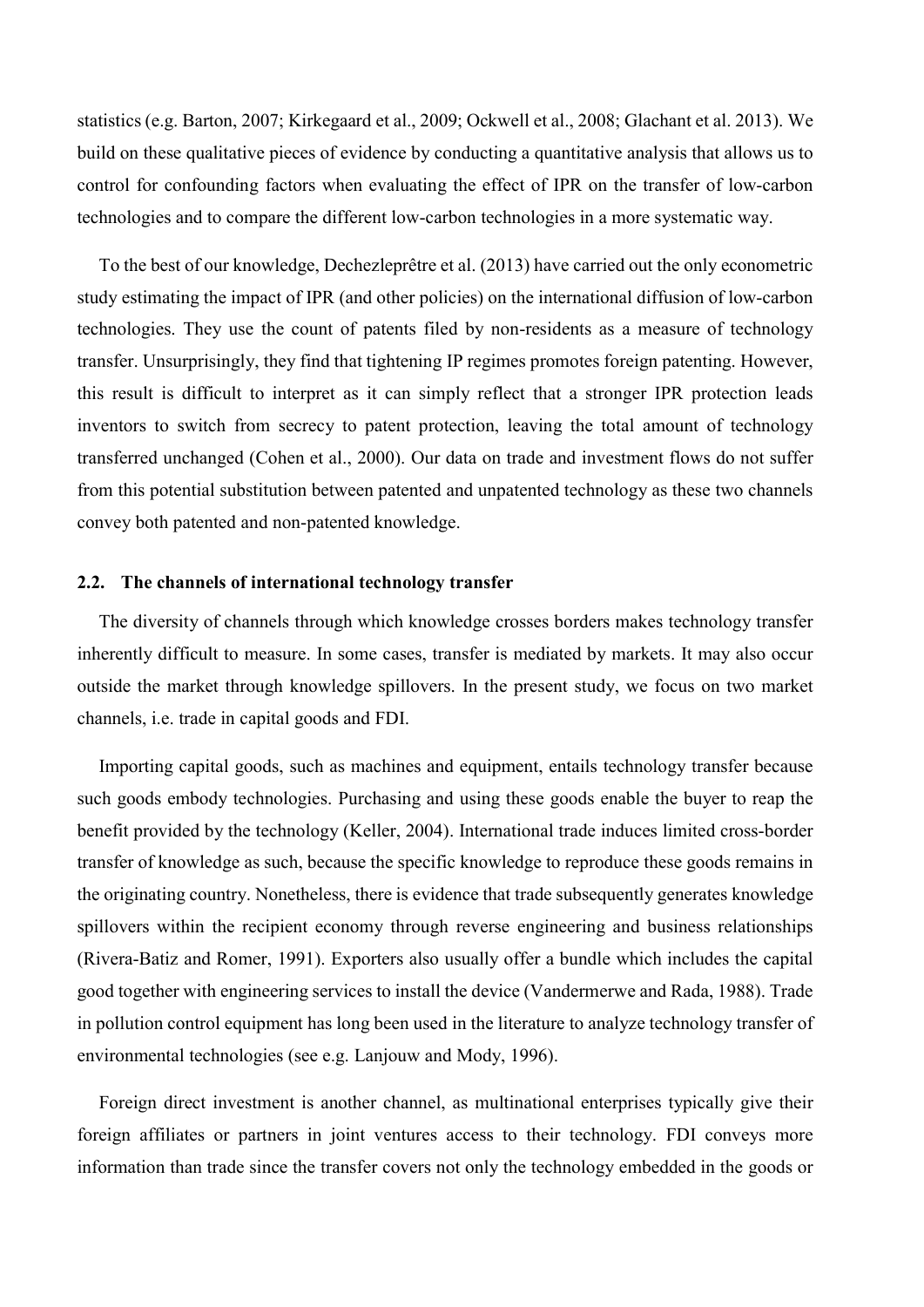services that are locally produced by the subsidiary, but also the technology needed for this production. This means that, in contrast with the transfer of hard knowledge through trade, FDI improves the local capacities to imitate the technology, which is not without consequence for IPR. We will come back to this issue later on. Accordingly, FDI generates a larger number of spillovers, especially via the domestic circulation of skilled labor. There is strong empirical evidence that FDI causes the diffusion of technology and productivity growth in recipient countries (Xu, 2000; Branstetter et al., 2001, 2006; Görg and Strobl, 2005; Griffith et al., 2006; Haskel et al., 2007; Blalock and Gertler, 2008; Keller and Yeaple, 2013).

## 2.3. The ambiguous impact of intellectual property rights protection on international technology diffusion

The primary function of IPR is to provide greater innovation incentives, as knowledge has public good features: other economic agents may imitate the new technology, or at least learn from it, thereby appropriating a share of the innovation benefits. As mentioned previously, imitators can rely on reverse engineering; skilled workers can circulate between firms, taking their knowledge with them, etc. Granting intellectual property rights protection provides a policy solution to partly internalize these knowledge externalities. The patent is the best-known intellectual property. It ensures the exclusive commercial use of the invention for a determined period of time (typically 20 years).

Strengthening IPR protection has complex impacts on cross-country knowledge flows. On the one hand, the role of IPR – patents or trademarks – in facilitating the commercialization of new technologies can be especially strong in foreign markets, thereby promoting international technology diffusion. Appropriation is indeed more difficult abroad due to differences in legal systems and other factors. Foreign suppliers of technologies incur additional costs to monitor how partner firms and licensees use their technology (Keller and Yeaple, 2013). Contractual problems are also likely to be greater if the supplier and buyer of the technology operate in different countries. For instance, Antras and Rossi-Hansberg (2009) suggest that weak contract enforcement lowers the amount of technology transfer through outsourcing. Maskus and Penurbati (1995) refer to this positive role of IPR protection on technology transfer as the market-expansion effect. On the other hand, they also identify a market-power effect that goes in the opposite direction: IPR protection provides innovators with market power, giving the possibility to raise price barriers and reduce the market share of local imitators, thereby limiting technology diffusion.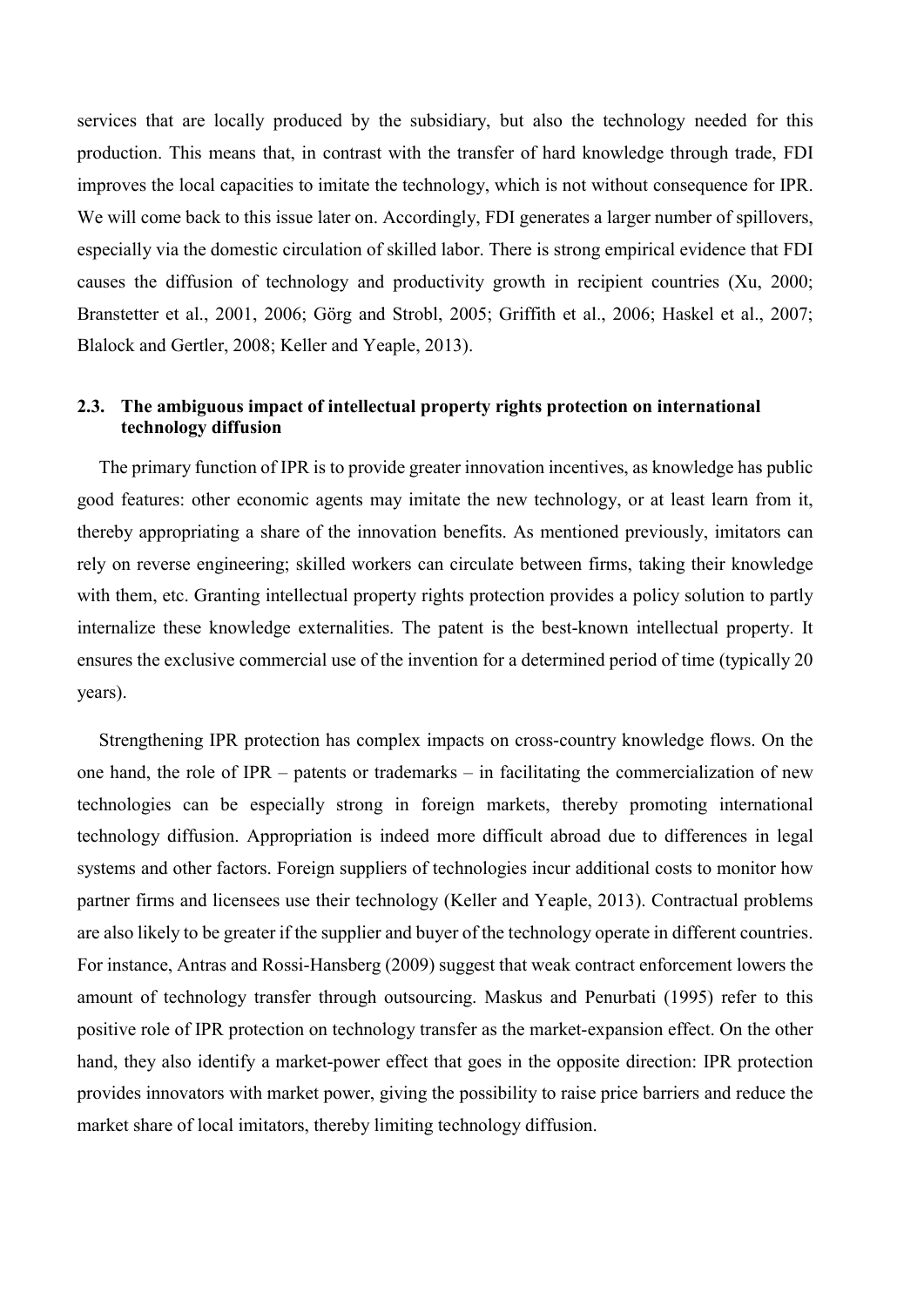To sum up, strong IPR protection increases the propensity to introduce a technology in a country (the extensive-margin effect) but, if introduced, it gives latitude to technology owners to reduce market size by raising price barriers and reducing the market share of local imitators (the intensivemargin effect). This trade-off between market expansion and market power implies that, on theoretical grounds, the net impact on technology transfer of stronger IPR is ambiguous (Maskus, 2000). In addition, its size (and sign) is likely to vary across technologies, industries, and countries because it is determined by the degree and nature of competition, the market size, and domestic technological capabilities (Mansfield, 1986; Orsenigo and Sterzi, 2010). This applies to low-carbon technologies as this category brings together very heterogeneous technologies that are implemented in very different sectors. A wind turbine has little in common with a LED light bulb or a cleaner vehicle, except that they all reduce carbon emissions. It justifies the reliance on technology-specific estimations below.

#### 2.4. The case of developing countries

Climate negotiations on low-carbon technology transfer put a particular emphasis on developing countries, which thus deserves a specific analysis. These countries tend to have lower capabilities to absorb and adopt knowledge technology that more advanced economies (Lall, 1992). The ability to recognize, assimilate and apply new knowledge depends on factors such as the availability of researchers and engineers, a high number of past innovations, and high private and public R&D expenditures (Fagerberg, 1994; Keller, 1996; Worrell et al., 1997; Griffith et al., 2004; Kneller and Stevens, 2006). The net impact of strong IPR on technology transfer is likely to depend on the level of technological capabilities of recipient countries. If a country has low absorptive capacities, domestic firms are less able to imitate an imported technology. In this context, IPR are less useful in securing innovation returns, and thus in providing technology owners with incentives to transfer. This weakens the market-expansion effect of IPR protection and also reduces the market-power effect, as technology owners have latitude to raise their price even when IPR protection is weak.

## 3. Empirical strategy

The conceptual framework has two main implications for the empirical analysis. First, because low-carbon technologies are highly heterogeneous, we have to perform regressions at the level of each technology. Second, we need to empirically investigate the interactions between the level of IPR protection and the size of technological capabilities in order to derive insights on the specific impacts of IPR protection on developing countries.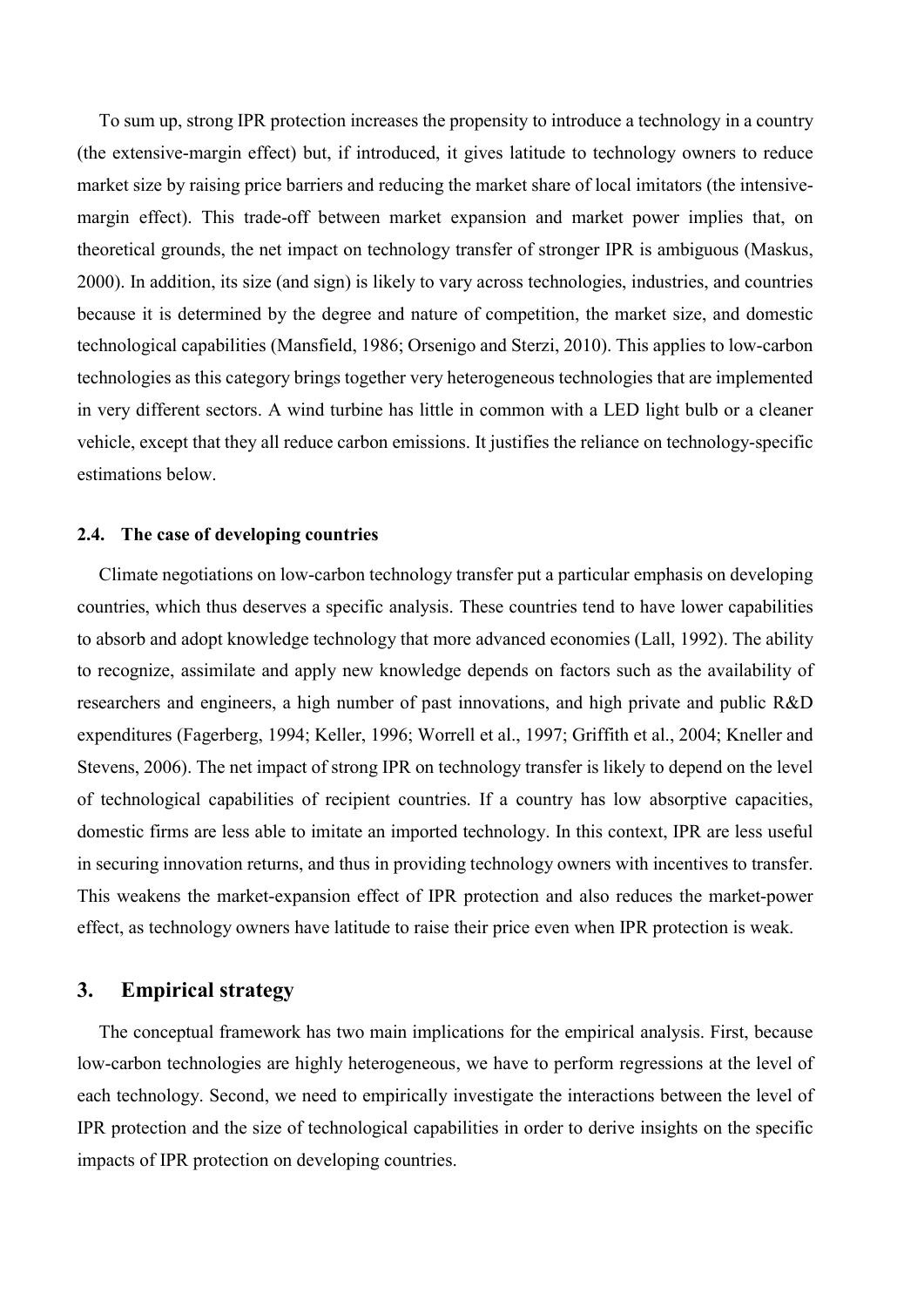#### 3.1. The trade equations

To estimate the world-average effect of IPR protection on bilateral trade in low-carbon goods, we use the following gravity model:

$$
TRADE_{ijkt} = \exp(\alpha_{0k} + \alpha_{1k} IPR_{jt-1} + \alpha_{2k} X_{ijt-1} + \delta_{ijk} + \gamma_{kt} + \nu_{ijkt})
$$
 (1)

where TRADE<sub>ijkt</sub> denotes the shipment value of low-carbon goods embedding technology k exported from country *i* to country *j* during year *t*. *IPR<sub>it</sub>* is the index of intellectual property rights protection in the importing country j, which we describe in detail below.

We exploit the panel structure of our dataset by using a fixed-effects estimator. More specifically, Eq. (1) includes a vector of country-pair fixed effects,  $\delta_{ijk}$ , which control for any time-invariant characteristics that could be correlated with both  $IPR_{it}$  and our dependent variables. In particular, it concerns country-pair characteristics typically used in gravity models, i.e. distance between the two countries, contiguity, common language, colonial ties, etc. as well as importer characteristics such as type of institution, type of regulation, industrial structure of the economy, development level, etc. In addition, we include year dummies to account for shocks common across all countries. As a result, we rely on annual variations in technology-specific technology flows within a given country pair for identification. To account for factors that vary over time and could be correlated with both  $IPR_{jt}$  and the dependent variable, we include a set of time-varying control variables in X. First, we control for the size and income of the exporting/investing country and the recipient country using GDP and GDP per capita, which is standard in gravity equations.

Second, we control for the recipient country's absorptive capacities, since this can influence the transfer of technologies and is likely correlated with IPR protection. These capacities are measured by enrolment in tertiary education as in Roper & Love (2006) and Castellacci & Natera (2013). Other proxies could be used such as the share of GDP allocated to R&D or the share of researchers in the population. In contrast with these two indicators, enrollment in tertiary education is available for almost all countries, which limits sample selection bias.

Third, we include the level of IPR protection of the exporting/investing country because exporting/investing firms may react differently to recipient countries' IPR protection depending on the IPR protection in their country of origin. Fourth, we control for the stringency of environmental regulations in both exporting and importing countries because it is a determinant of country-level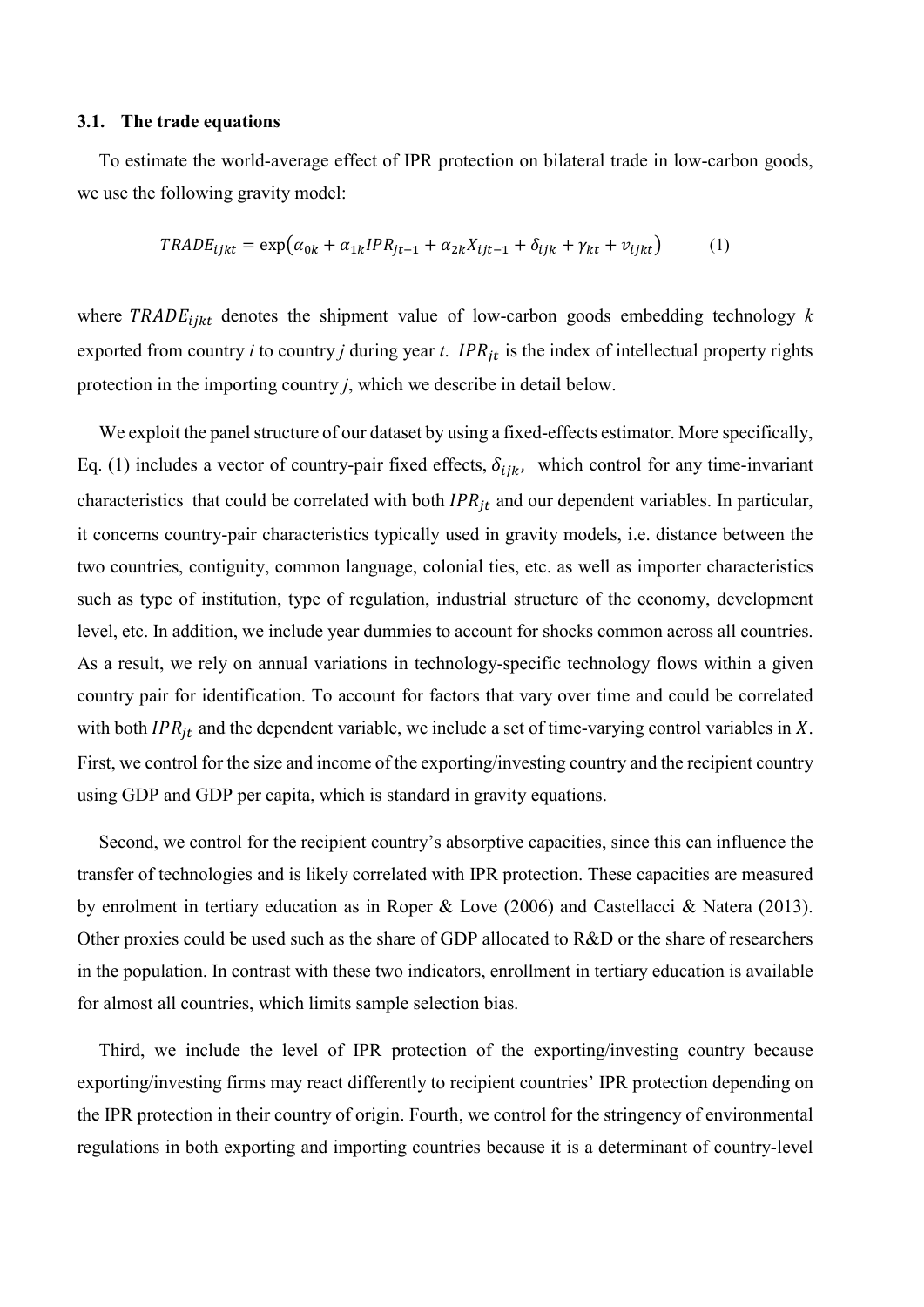supply and demand in low-carbon technologies. Finally, we control for whether the two countries have a free trade agreement in place or whether they belong to the same custom union in year t.

Fourth, we control for the importer's effectively applied tariff rate and the number of non-tariff measures for the low-carbon technology considered. Controlling for non-tariff measures is particularly important since many countries apply Local Content Requirements (LCRs) in the renewable sector (Kuntze and Moerenhout, 2013). LCRs are policy instruments that require foreign or domestic investors to source a certain share of intermediate goods from domestic manufacturers. Other things equal, LCRs have a negative impact on imports and might be correlated with IPR protection.

We lag all regressors by one year for two reasons. First, we expect that changes in IPR protection do not affect technology transfer instantly but after a necessary time for foreign suppliers and investors to react. Second, lagging the regressors mitigates endogeneity since  $IPR_{it-1}$  should be less correlated with  $v_{ijt}$  and  $u_{ijt}$  than IPR<sub>it</sub> and some of the contemporary controls such as GDP contain the dependent variables.

In order to examine the specific impact of IPR protection on developing countries and the role of technological capabilities, we augment model (1) by introducing an interaction term between the recipient country's IPR protection and a dummy variable  $D_j$  as follows:

$$
TRADE_{ijkt} = \exp(\alpha_{0k} + \alpha_{1k} IPR_{jt-1} + \alpha_{2k} (IPR_{jt-1} \times D_j) + \alpha_{3k} X_{ijt-1} + \delta_{ijk} + \gamma_{kt} + u_{ijkt})
$$
\n(2)

where  $D_{jk}$  denotes OECD membership. As explained before, we expect the effectiveness of IPR to increase with recipient countries' imitation capacities, which are arguably higher in industrialized countries.

Following Silva and Tenreyro (2006), Eq. (1) and Eq. (2) are estimated by the Pseudo Poisson Maximum Likelihood (PPML) estimator. The PPML estimator is less biased than the log-log OLS estimator under different assumptions regarding the data-generating process of the error term. PPML, unlike OLS, also accounts for outcomes equal to zero, which is a natural result of the Poisson distribution. These observations are dropped when a log-log transformation of model (1)-(4) is applied. The share of zeros in trade is 36% when pooling all trade across low carbon technology fields.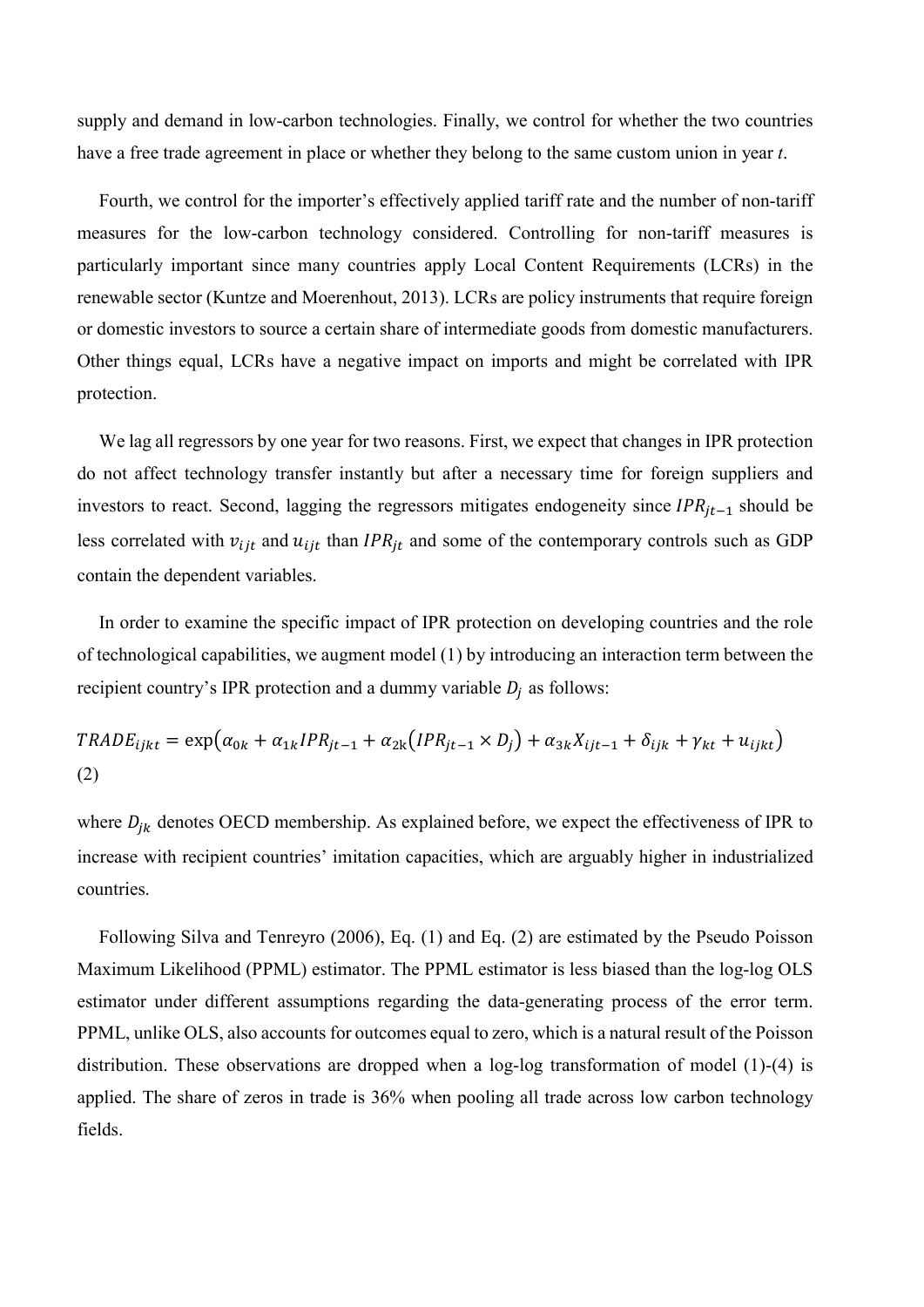#### 3.2. The FDI equations

The two equations are

$$
FDI_{ijkt} = \exp(\beta_{0k} + \beta_{1k} IPR_{jt-} + \beta_{2k} Y_{ijt} + \rho_{kt} + u_{ijkt})
$$
(3)  

$$
FDI_{ijkt} = \exp(\beta_{0k} + \beta_{1k} IPR_{jt-} + \beta_{2k} (IPR_{jt-} \times D_j) + \beta_{2k} X_{ijt} + \rho_{kt} + u_{ijkt})
$$
(4)

where  $FDI_{iikt}$  is the number of FDI deals in low-carbon technology k made between parent companies located in country *i* and target companies located in country *j* in year *t*.

Eq. (3) and (4) show significant differences with the trade models. The structure of the FDI data does not allow the use of country-pair fixed effects. The prevalence of zeros leads to the exclusion of more than 90% of the observations from the estimation, corresponding to country pairs with no deals over the entire study period. As deals are mostly concentrated in OECD countries, this amounts to exclude almost all non-OECD countries from the analysis. The primary goal of this paper is to test whether IPR influences investment in low-carbon technologies towards developing countries. The resulting sample also becomes small with a low number of degrees of freedom.

Removing country-pair fixed effects creates an omitted variable bias. We mitigate this problem with the inclusion of four traditional time-invariant gravity control variables: logged distance between countries, contiguity, common language, and former colonial relationship. We keep the time fixed effects  $\rho_{kt}$ .

Other controls are included in the vector  $Y_{i}$ . Some of them are common with the trade models: the size and income of the exporting/investing country and the recipient country using GDP and GDP per capita, the recipient country's absorptive capacities measured by enrolment in tertiary education, the level of IPR protection of the exporting/investing country, the stringency of environmental regulations in both exporting and importing countries and whether the two countries have a free trade agreement in place or whether they belong to the same custom union.

Other control variables are specific. We include traditional determinants of inward FDI, such as the flexibility of business and labor regulations and the intensity of border regulations on the movement of capital and people. Table 6 in the Appendix provides the definition and the source of all variables.

Like the trade equations, the FDI models are estimated by the Pseudo Poisson Maximum Likelihood (PPML) estimator. In the present context, the estimator examines the impact on the probability of an additional FDI deal.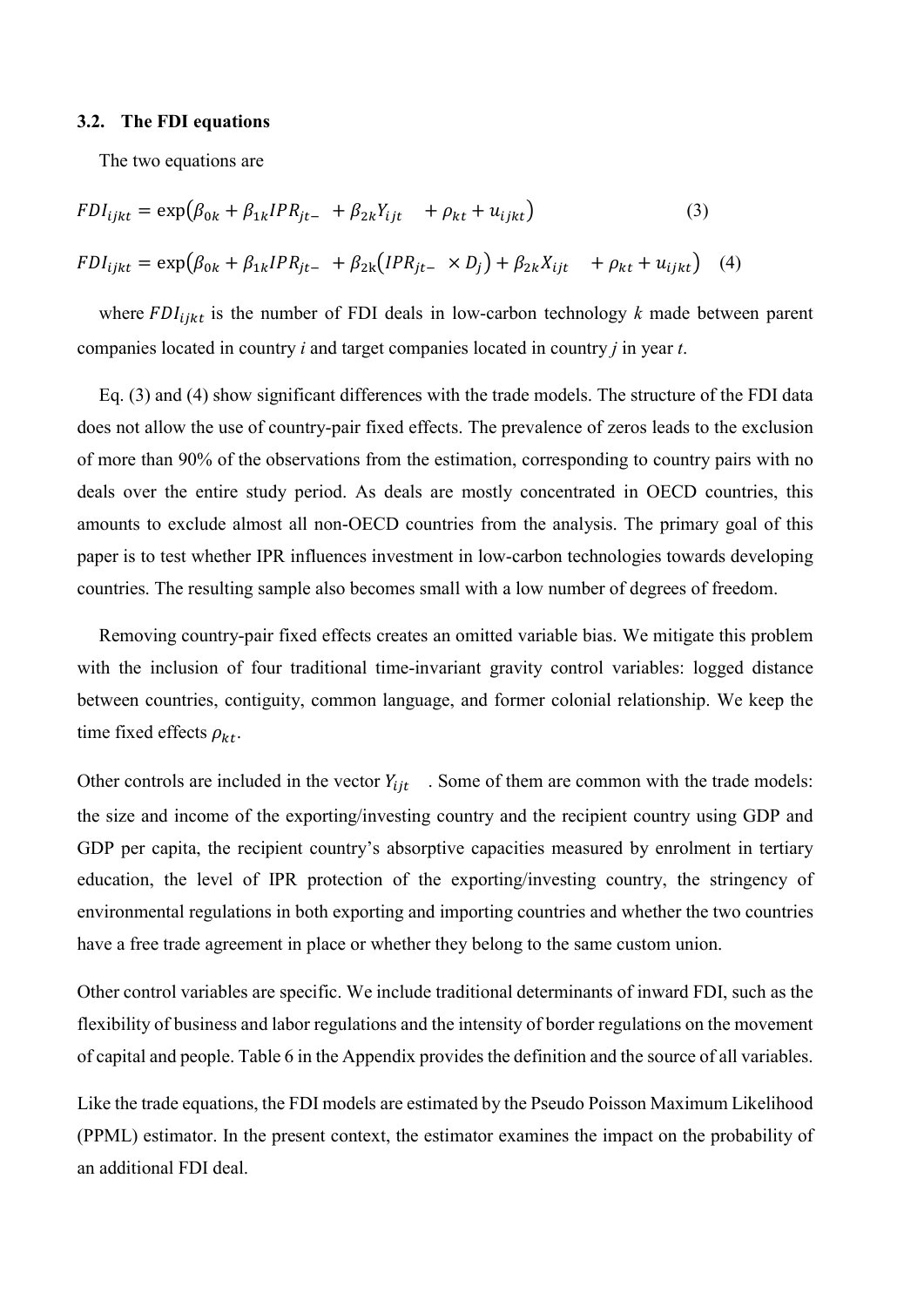## 4. Data

 $\overline{a}$ 

#### 4.1. Bilateral trade in low-carbon goods

Trade data come from the BACI database developed by the Centre d'Etudes Prospectives et d'Informations Internationales (CEPII), which reports bilateral trade between countries at a highly disaggregated product level.BACI is based on the United Nations COMTRADE database. BACI's major advantage over the original COMTRADE is its ability to provide harmonized and more reliable bilateral trade data by matching declarations between exporting and importing countries (Gaulier and Zignago, 2010).We use the description provided by the 6-digit level of the harmonized system classification of products in BACI to identify equipment goods that incorporate technologies mitigating greenhouse gas emissions.<sup>2</sup>

We cover eight low-carbon technology classes across different sectors of the economy. Table 1 lists these technology classes. In the power generation sector, we cover hydro power, solar PV, solar thermal, and wind power. In the residential sector, the dataset includes various energy efficiency technologies, such as heating, insulation, and lighting. In the transportation sector, we cover electric and hybrid vehicles, hereafter referred to as cleaner vehicles. Our final sample covers trade data for 140 countries between 2006 and 2015. This accounts for around 88% of global trade in the selected technologies.

| Sector           | Technology class                               |
|------------------|------------------------------------------------|
|                  | Hydro                                          |
|                  | Solar photovoltaic                             |
| Power generation | Solar thermal                                  |
|                  | Wind                                           |
| Transport        | Cleaner vehicles: hybrid and electric vehicles |
|                  | Heating                                        |
| <b>Buildings</b> | Insulation                                     |
|                  | Lighting                                       |

Table 1: List of low-carbon technologies covered

Note: In Appendix, Table 7 provides a harmonized system list of low-carbon capital goods for each technology.

<sup>&</sup>lt;sup>2</sup> We choose the 1996 version of the harmonized system to maximize the number of years for which low-carbon goods are reported in the data.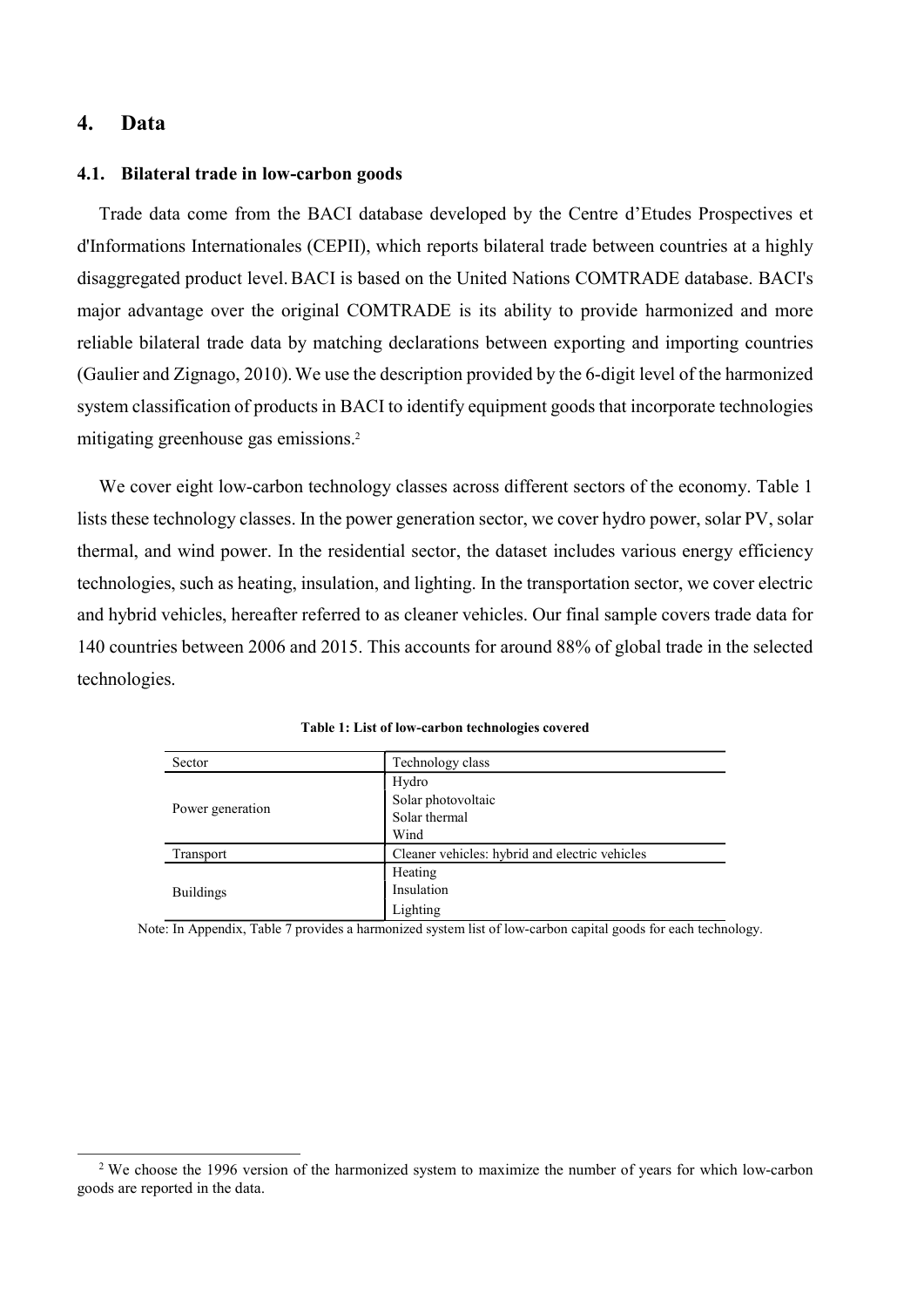## 4.2. Foreign direct investment deals in low-carbon goods

In contrast with trade data, accessing reliable FDI data at a disaggregated sectoral level is much more complicated, particularly in developing countries. The construction of this dataset is thus an important contribution of our paper.

We extract foreign direct investment data from the financial database Zephyr, provided by Bureau Van Dijk under a commercial license. Zephyr provides information on investment deals between acquiring companies and target companies. We use the number of investment deals between companies in the source country and companies in the recipient country in year t as an indicator of the intensity of FDI between country pairs. We would prefer to use the volume of investments, but this information is often missing, particularly for non-OECD countries. We use only completed deals of any kind including acquisitions, capital increases, minority stakes and share buybacks.

The main difficulty lies in identifying deals that presumably entail the transfer of a low-carbon technology. We apply two filters to select these deals. The first consists in keeping deals where the investing firm has filed at least one low-carbon patent in the recipient country. This is based upon the presumption that a firm only files a patent in a foreign country if it plans to commercially exploit the technology there. Because we use patents filed in a country that is different from the investing firm's headquarters, the family size of these patents is greater than one. Therefore, the vast majority of low-value patents, which are only filed domestically, are excluded in the selection process.<sup>3</sup>

Low-carbon patents are extracted from PATSTAT. We select patents classified under the "Y02" category developed by the European Patent Office and applied to all patents in PATSTAT. The Y02 category provides the most accurate tagging method of climate change mitigation patents available today and is the international standard for innovation studies in green technologies. Importantly, Y02 is a tagging system applied to all patents available in PATSTAT, across all patent offices in the world. We select patents that are related to the eight technologies included in the trade data. Table 8 provides a detailed description of these technology fields in Patstat. These low-carbon patents are then matched with Zephyr to identify the relevant investing firms. We thus obtain an indicator of FDI at the technology level, which makes it possible to compare the impact of IPR on the two transfer channels.

 $\overline{a}$ 

<sup>&</sup>lt;sup>3</sup> These patents thus have a family size greater than one. In this way, we exclude the vast majority of low-value patents as family size increases with patent quality (Squicciarini et al. 2013).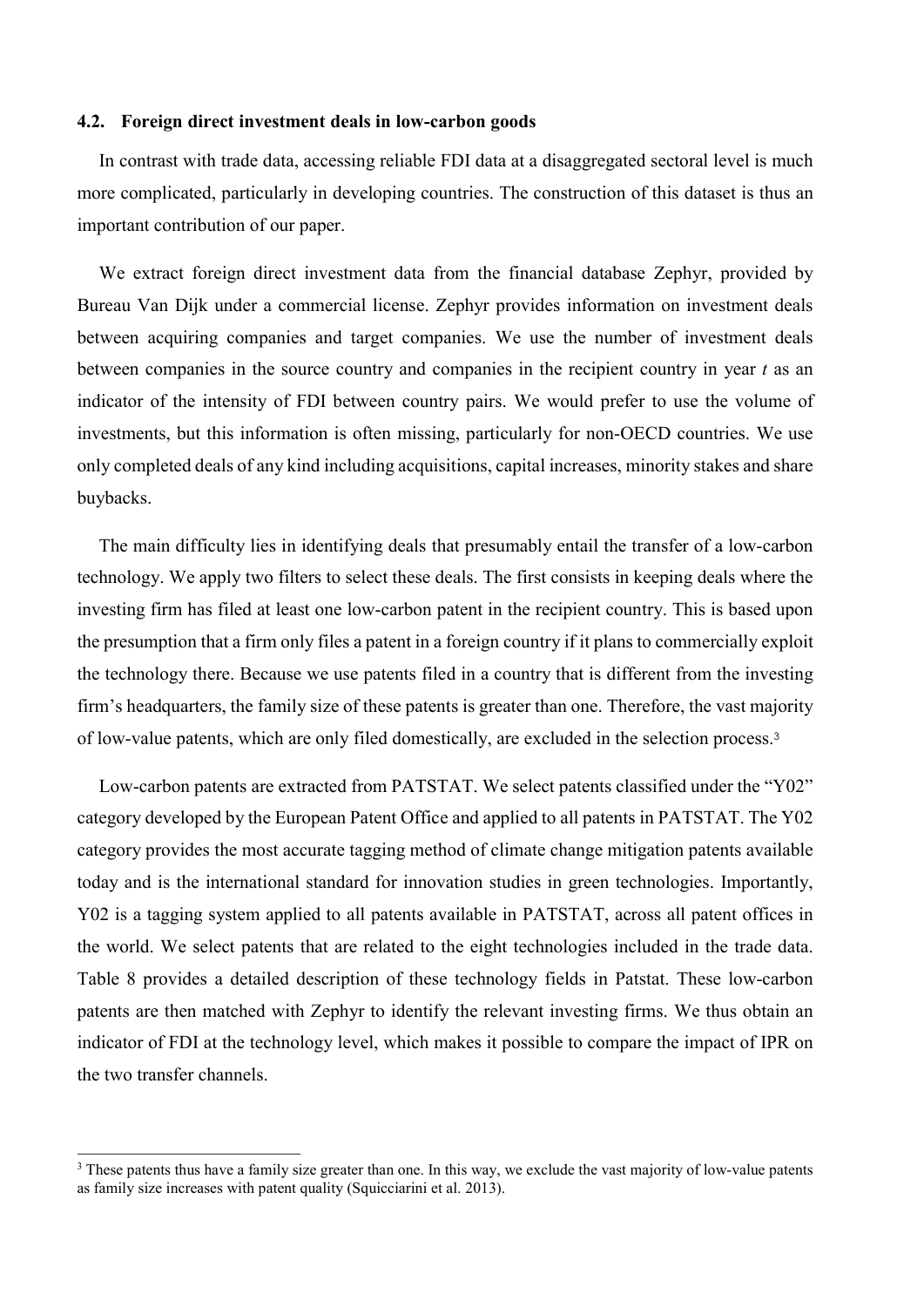The second filter applies to the target firms. We keep deals in which the target firm belongs to an industry related to the technology. We match industry codes and low-carbon technologies based on the industry's label and the description of the patent category in Table 8. For instance, the description of the Solar PV category is "Solar photovoltaic (conversion of light radiation into electrical energy), including solar panels". Target firms operating in industries such as "2611 - Manufacture of electronic components" or "3511 - Production of electricity" are included in the computation of FDI deals related to Solar PV, while firms operating in "2751 - Manufacture of electric domestic appliances" are not.

In Zephyr, several country pairs exist with no deal in a given year. It is, however, risky to infer that no deals take place in reality: although Zephyr is one of the most reliable data sources of its kind, it does not claim to cover every single deal. Our general strategy is therefore to assume that the value is missing. We do however introduce an exception: we assume a zero when we observe deals for the same country pair in the preceding and following years. The final FDI sample contains 71 recipient countries observed yearly between 2006 and 2015.

In our data, we include investment deals made by a local investor. In our model, this allows firms to invest at home if the conditions are more attractive than abroad. Excluding domestic investment deals would lead to a severe sample selection bias. However, when using estimates to calculate marginal or average effects, we focus on cross-country investment.

## 4.3. Intellectual property rights protection

We measure IPR protection using the intellectual property protection indicator of the Executive Opinion Survey (EOS) produced by the World Economic Forum (WEF). The EOS asks each country to provide a representative sample of leading business executives to quantify the extent of intellectual property protection on a scale from 1 to 7. The random sampling follows a dual stratification procedure based on the size of the company and the sector of activity. The procedure ensures that both large and small firms representing the various economic sectors are captured in the final country-level score.

To measure the actual degree of intellectual property rights protection, we follow Maskus and Yang (2013) by interacting the WEF IPR index with the Fraser Institute's legal system index. We do so because a weak legal system de facto implies weak IP rights, regardless of a country's IPR strictness. The legal systems index is extracted from the Fraser Institute's annual reports on the economic freedom of the world (Gwartney et al., 2014). It is a composite index between 0 and 10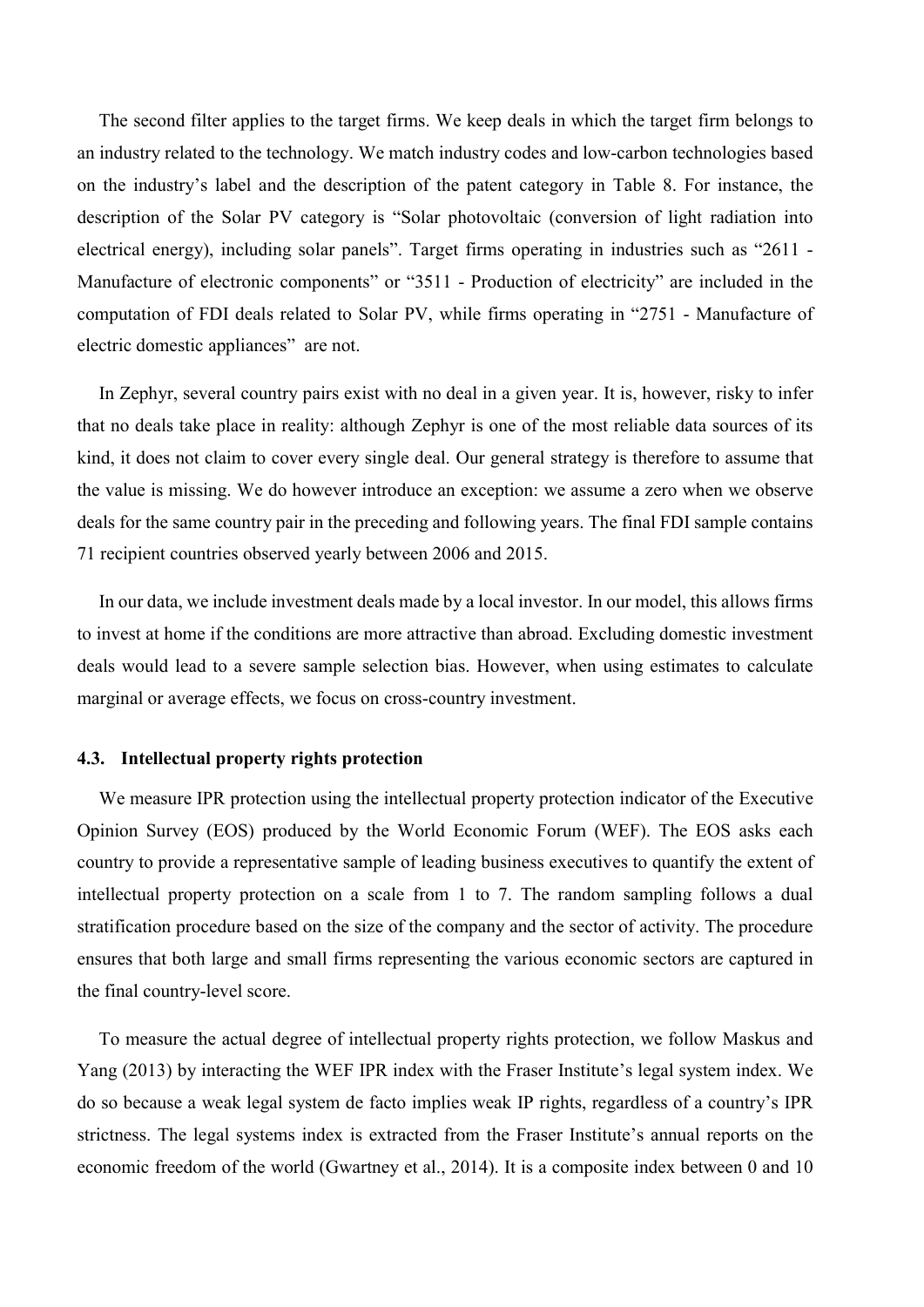built from other indices and including legal enforcement of contracts, judicial independence, impartial courts, and the integrity of the legal system. In practice, we multiply the IPR index by the legal systems – which are complements – and rescale the product from 0 to 10.

## 4.4. Control variables

Data on GDP come from the World Development Indicators database maintained by the World Bank. Our proxy for stringency of environmental regulations is the Environmental Performance Index (EPI) maintained by Yale University. Data on tariff and non-tariff measures come from the TRAINS database maintained by UNCTAD. Data on freedom of FDI and movement of people, labor regulations, and burden of business regulations come from the Fraser Institute's Economic Freedom of the World 2015 dataset. Finally, gravity controls data such as bilateral distance, contiguity, common language, and colonial relationship come from the geodis dataset maintained by the CEPII. Table 6 provides the definition and sources for all variables.

## 5. Results

## 5.1. Average effect of IPR protection

Table 2 and Table 3 display the results of the estimation of model (1) for the trade of low-carbon goods and low-carbon FDI and by technology, respectively. In all regressions, the coefficients of the control variables have their expected sign when statistically significant, suggesting reliable estimates. An increase in GDP is associated with larger imports of low-carbon equipment and greater inward foreign investments; increases in GDP per capita lead countries to invest more capital abroad; increases in tariff and non-tariff measures reduce imports of equipment goods; the signature of a trade agreement increases trade between partners. Interestingly, trade agreements also reduce FDI. A likely explanation is that trade and FDI are substitutes: when trade barriers are high, firms are more likely to resort to FDI to reach a foreign market.

The effect of IPR protection on trade and foreign direct investment is positive at conventional significance levels for many technologies. This is true for the international trade of equipment for solar PV, solar thermal, wind power, and heating. In terms of magnitude, an increase in the IPR protection index of 1 unit (corresponding to more than twice the within-country standard deviation of the variable over our sample) is predicted to increase imports of solar PV by 55%, solar thermal by 11%, wind power by 54%, and heating by 9%. The effect on FDI is also statistically significant and positive for solar thermal, lighting, and cleaner vehicles. An increase in the IPR protection index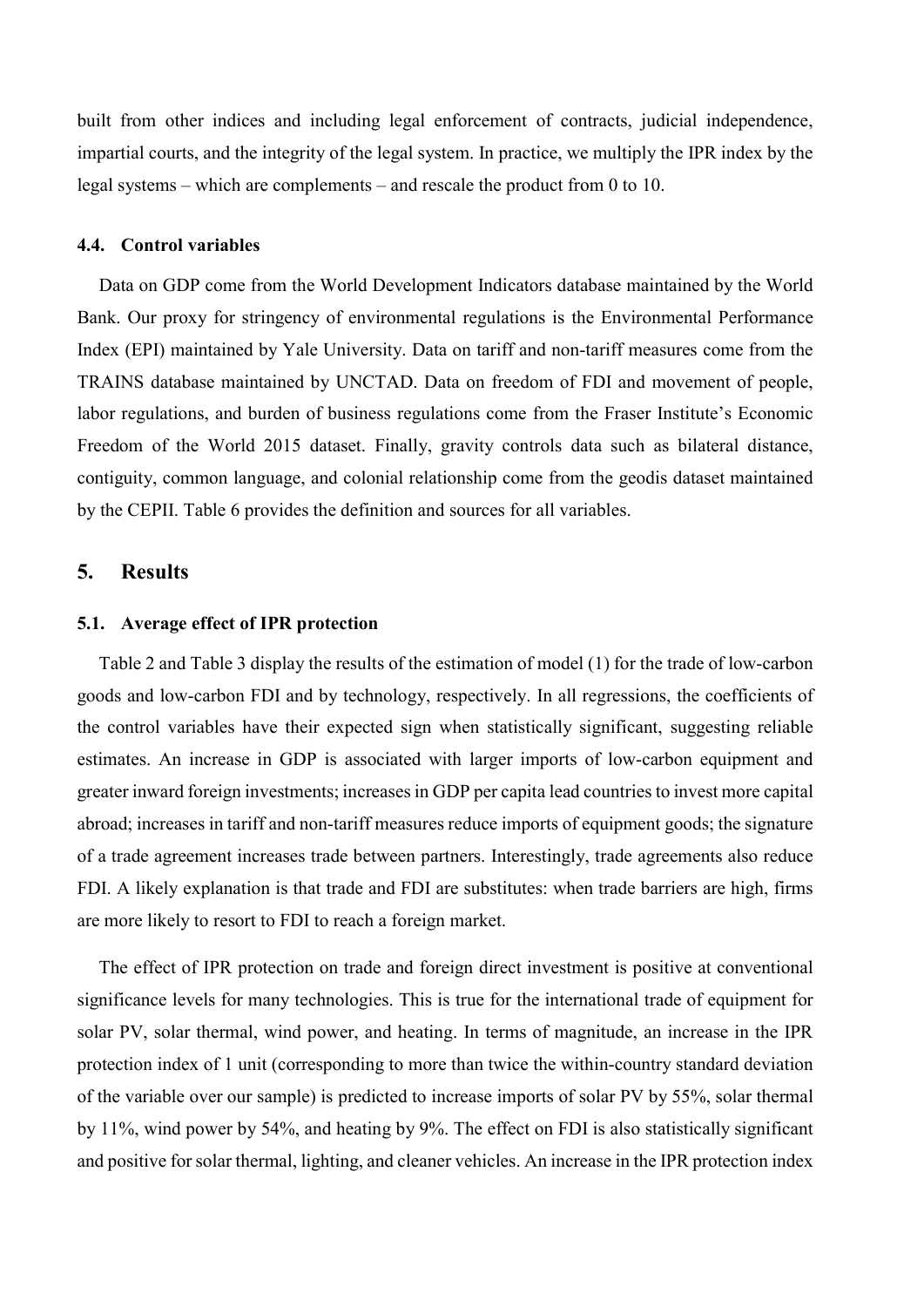by 1 unit is predicted to increase FDI in solar thermal by 26%, in lighting by 41% and in cleaner vehicles by 29%. These differences across technologies show the importance of industry-specific factors. For all these technologies, the market expansion effect of IPR protection thus more than compensates the negative impact through enhanced market power, leading to more transfer either through trade, FDI, or both channels.

|                                           | Hydro       | Solar PV    | Solar<br>Thermal | Wind<br>power | Heating    | Insulation | Lighting   | Cleaner<br>vehicles |
|-------------------------------------------|-------------|-------------|------------------|---------------|------------|------------|------------|---------------------|
| Importer IPR protection                   | $-0.009$    | $0.440**$   | $0.101*$         | $0.432**$     | $0.086**$  | $-0.01$    | $-0.062$   | $-0.146$            |
|                                           | (0.117)     | (0.215)     | (0.052)          | (0.173)       | (0.035)    | (0.038)    | (0.087)    | (0.141)             |
| Importer Absorptive capacities            | $-0.79$     | $-3.267$    | $-0.645$         | $-1.082$      | $-0.760**$ | $-0.542*$  | 0.177      | 1.725               |
|                                           | (1.426)     | (3.261)     | (0.693)          | (1.264)       | (0.343)    | (0.328)    | (0.609)    | (1.318)             |
| Importer Log (GDP)                        | $1.912**$   | $1.688**$   | 0.804            | 0.783         | 0.235      | 0.224      | $1.363***$ | 0.058               |
|                                           | (0.820)     | (0.741)     | (0.593)          | (1.095)       | (0.203)    | (0.357)    | (0.391)    | (0.988)             |
| Importer Log (per capita GDP)             | $-5.654***$ | $-0.101$    | $-0.73$          | $-0.949$      | 0.18       | 0.934      | $-1.322$   | $-0.903$            |
|                                           | (1.512)     | (1.358)     | (1.028)          | (3.258)       | (0.376)    | (0.583)    | (1.044)    | (1.889)             |
| <b>Importer Environmental Regulations</b> | 0.006       | 0.087       | 0.063            | $-0.119$      | 0.02       | $-0.031$   | 0.021      | 0.103               |
|                                           | (0.077)     | (0.101)     | (0.051)          | (0.118)       | (0.021)    | (0.021)    | (0.032)    | (0.112)             |
| Importer Effectively Applied Tariff       | $-0.093***$ | $-0.043$    | 0.007            | $-0.028$      | $-0.020**$ | $-0.026$   | $-0.035*$  | $-0.030***$         |
|                                           | (0.020)     | (0.050)     | (0.018)          | (0.025)       | (0.010)    | (0.018)    | (0.018)    | (0.004)             |
| Importer Nr. of Non-Tariff Measures       | 0.004       | $-0.274***$ | $-0.034*$        | $-0.097$      | 0.002      | 0.008      | $-0.023**$ | 0.069               |
|                                           | (0.010)     | (0.062)     | (0.019)          | (0.093)       | (0.002)    | (0.008)    | (0.010)    | (0.077)             |
| Country pair in Trade Agreement $(0/1)$   | $-0.206$    | 0.108       | $0.842***$       | 0.135         | $0.337**$  | $0.301**$  | $-0.219**$ | $-0.096$            |
|                                           | (0.190)     | (0.249)     | (0.268)          | (0.590)       | (0.135)    | (0.131)    | (0.107)    | (0.264)             |
| Exporter Log (GDP)                        | 0.01        | 0.009       | $0.206***$       | 0.068         | 0.014      | $0.064*$   | 0.05       | $-0.064$            |
|                                           | (0.093)     | (0.061)     | (0.065)          | (0.131)       | (0.025)    | (0.033)    | (0.059)    | (0.207)             |
| Exporter Log (per capita GDP)             | $-0.514$    | $-0.611***$ | $-0.62$          | 2.667         | 0.11       | $-0.205$   | 0.458      | $3.762**$           |
|                                           | (0.457)     | (0.202)     | (0.544)          | (1.893)       | (0.167)    | (0.157)    | (0.312)    | (1.868)             |
| Exporter IPR protection                   | 2.276***    | $3.255***$  | $1.451*$         | $-3.316$      | 0.495      | $1.321***$ | 0.193      | $-9.099**$          |
|                                           | (0.812)     | (0.667)     | (0.876)          | (3.310)       | (0.341)    | (0.438)    | (0.562)    | (3.939)             |
| <b>Exporter Environmental Regulations</b> | 0.078       | $-0.059$    | $-0.042$         | $0.232*$      | $0.083***$ | 0.017      | 0.018      | 0.07                |
|                                           | (0.054)     | (0.043)     | (0.043)          | (0.121)       | (0.023)    | (0.018)    | (0.044)    | (0.184)             |
| Year fixed-effects                        | Yes         | Yes         | Yes              | Yes           | Yes        | Yes        | Yes        | Yes                 |
| Country-pair fixed-effects                | Yes         | Yes         | Yes              | Yes           | Yes        | Yes        | Yes        | Yes                 |
| Nr. Observations                          | 15,423      | 25,301      | 16,132           | 9,410         | 27,033     | 20,824     | 19,535     | 13,231              |
| Nr. Country pairs                         | 1,872       | 3,102       | 1,946            | 1,093         | 3,328      | 2,526      | 2,393      | 1,651               |

Table 2: IPR protection and trade in low-carbon capital goods

Notes: robust standard errors clustered at the recipient country level in parentheses. \* Significant at the 10% level, \*\* significant at the 5% level, \*\*\* significant at the 1% level. All columns are estimated with the Pseudo Poisson Maximum Likelihood Estimator with all regressors lagged one year. The dependent variable is the shipment value in low-carbon goods expressed in thousands of current USD.

Hydropower and insulation are the only exceptions for which IPR protection has neither a significant influence on trade nor on FDI. A possible interpretation is that they are more mature technologies that require less protection for advanced inventions. Another interpretation is that these technologies are the least patent intensive as shown in Erreur ! Source du renvoi introuvable.. Therefore, changes in IPR protection should have a smaller effect on hydro power and insulation.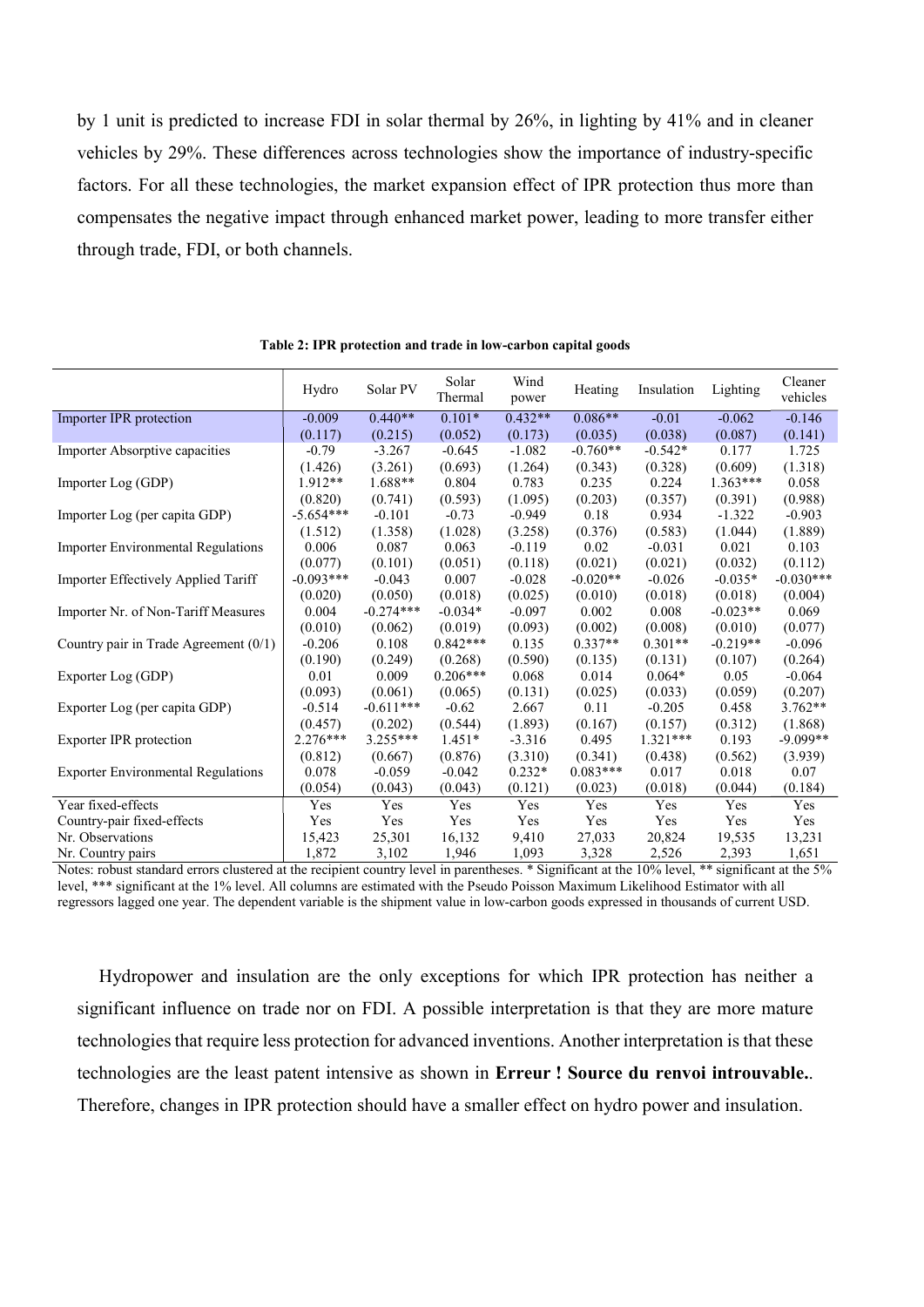We find that, for a given technology, IPR protection increases have a differential effect across channels.<sup>4</sup> For instance, strengthening IPR protection promotes the transfer of cleaner vehicle technologies through FDI but not through trade. The complexity of this technology offers a possible interpretation. In comparison with FDI, importing cleaner vehicles brings a small share of the vast knowledge needed to master the technology. IPR protection is thus a minor issue for exporters. In comparison, this suggests that IPR protection does matter for trade in wind power equipment and solar PV (Table 2) because they are simpler products, embedding more easily-imitable innovations.

| $0.342**$<br>$0.257**$<br>0.078<br>0.176<br>$0.230*$<br>0.132<br>0.289<br>$-0.049$<br>Importer IP protection<br>(0.125)<br>(0.107)<br>(0.124)<br>(0.139)<br>(0.199)<br>(0.213)<br>(0.167)<br>(0.114)<br>0.509<br>0.938<br>$1.807**$<br>$1.767*$<br>$-0.804$<br>Importer Absorptive<br>$1.212**$<br>$-0.938$<br>0.332<br>(1.057)<br>(0.646)<br>Capacities<br>(0.545)<br>(0.855)<br>(0.881)<br>(1.466)<br>(1.020)<br>(1.191)<br>$0.822***$<br>$1.032***$<br>$0.893***$<br>$0.880***$<br>$0.826***$<br>$0.820***$<br>$0.851***$<br>$1.038***$<br>Importer Log (GDP)<br>(0.122)<br>(0.101)<br>(0.108)<br>(0.108)<br>(0.143)<br>(0.166)<br>(0.090)<br>(0.149)<br>$-0.723***$<br>$-0.34$<br>$-0.025$<br>$-0.155$<br>0.13<br>0.374<br>$-0.056$<br>$-0.175$<br>Importer Log (per capita<br>(0.241)<br>(0.248)<br>(0.280)<br>(0.296)<br>(0.232)<br>GDP)<br>(0.232)<br>(0.257)<br>(0.397)<br>$-0.045***$<br>$-0.03$<br>0.028<br>0.016<br>$-0.03$<br>$-0.079**$<br>0.002<br>$-0.017$<br>Importer Environmental<br>(0.019)<br>(0.024)<br>(0.018)<br>(0.019)<br>(0.026)<br>(0.020)<br>Regulations<br>(0.031)<br>(0.016)<br>$-0.415**$<br>$-0.07$<br>$-0.098$<br>$-0.154$<br>0.067<br>$-0.076$<br>$-0.104$<br>$-0.432$<br>Importer business<br>Regulations<br>(0.246)<br>(0.232)<br>(0.269)<br>(0.223)<br>(0.429)<br>(0.383)<br>(0.295)<br>(0.179)<br>$-0.205***$<br>$-0.270***$<br>$-0.194***$<br>$-0.550***$<br>$-0.348***$<br>$-0.127***$<br>Importer labor market<br>$-0.096$<br>$-0.058$<br>(0.097)<br>Regulations<br>(0.066)<br>(0.067)<br>(0.043)<br>(0.060)<br>(0.059)<br>(0.099)<br>(0.043)<br>$-0.118**$<br>$-0.096$<br>$-0.132$<br>$-0.184*$<br>$-0.187$<br>$-0.009$<br>0.115<br>$-0.025$<br>Importer controls of capital<br>and people movement<br>(0.094)<br>(0.114)<br>(0.096)<br>(0.163)<br>(0.098)<br>(0.080)<br>(0.058)<br>(0.125)<br>$-0.955***$<br>$-1.226***$<br>$-1.495***$<br>$-1.233***$<br>$-1.982***$<br>$-1.561***$<br>$-1.173***$<br>$-1.085***$<br>Country pair in Trade<br>Agreement<br>(0.240)<br>(0.298)<br>(0.329)<br>(0.290)<br>(0.417)<br>(0.414)<br>(0.277)<br>(0.463)<br>$0.277**$<br>$0.199*$<br>$0.369***$<br>$0.603**$<br>$0.261***$<br>Exporter IP protection<br>$0.243*$<br>$0.261**$<br>0.292<br>(0.192)<br>(0.086)<br>(0.142)<br>(0.127)<br>(0.121)<br>(0.117)<br>(0.137)<br>(0.249)<br>$1.267***$<br>$1.618***$<br>1.719***<br>1.339***<br>1.478***<br>1.456***<br>$1.340***$<br>$1.225***$<br>Exporter Log (GDP)<br>(0.109)<br>(0.131)<br>(0.110)<br>(0.122)<br>(0.115)<br>(0.135)<br>(0.144)<br>(0.073)<br>$0.816*$<br>0.475<br>$1.961***$<br>$1.291***$<br>$0.754**$<br>0.694<br>0.152<br>$-0.143$<br>Exporter Log (per capita<br>(0.519)<br>(0.479)<br>(0.508)<br>(0.467)<br>(0.523)<br>(0.542)<br>(0.369)<br>GDP)<br>(0.446)<br>$-0.113***$<br>$-0.074**$<br>$-0.225***$<br>$-0.121***$<br>$-0.141***$<br>$-0.046$<br>$-0.047$<br>$-0.220***$<br>Exporter Environmental<br>Regulations<br>(0.037)<br>(0.032)<br>(0.042)<br>(0.042)<br>(0.028)<br>(0.023)<br>(0.039)<br>(0.031)<br>$-1.253***$<br>$-1.549***$<br>$-1.063***$<br>$-1.051***$<br>$-1.644***$<br>$-1.371**$<br>$-3.398***$<br>$-1.676***$<br>Contiguity<br>(0.355)<br>(0.583)<br>(0.368)<br>(0.388)<br>(0.312)<br>(0.477)<br>(0.578)<br>(0.379)<br>$1.046***$<br>$0.935**$<br>$1.663***$<br>0.759<br>$0.743**$<br>0.881<br>$1.666***$<br>Common official language<br>0.613<br>(0.462)<br>(0.399)<br>(0.346)<br>(0.474)<br>(0.386)<br>(0.594)<br>(0.415)<br>(0.529)<br>$-0.200$<br>$-0.226$<br>$-1.190***$<br>$-0.225$<br>$-0.261$<br>0.015<br>$-0.474$<br>$-0.113$<br>Colonial relationship<br>(0.389)<br>(0.484)<br>(0.258)<br>(0.366)<br>(0.312)<br>(0.292)<br>(0.372)<br>(0.344)<br>$-1.281***$<br>$-1.366***$<br>$-1.317***$<br>$-1.394***$<br>$-1.524***$<br>$-1.149***$<br>$-1.390***$<br>$-1.255***$<br>Log distance between most<br>populated cities<br>(0.154)<br>(0.118)<br>(0.145)<br>(0.131)<br>(0.166)<br>(0.170)<br>(0.096)<br>(0.117)<br>Yes<br>Yes<br>Year dummies<br>Yes<br>Yes<br>Yes<br>Yes<br>Yes<br>Yes<br>Observations<br>23,055<br>24,037<br>23,583<br>25,666<br>22,469<br>17,839<br>18,679<br>23,791 |               | Hydro | <b>PV</b> | Solar<br>thermal | Wind  | Heating | Insulation | Lighting | Cleaner<br>vehicles |
|-----------------------------------------------------------------------------------------------------------------------------------------------------------------------------------------------------------------------------------------------------------------------------------------------------------------------------------------------------------------------------------------------------------------------------------------------------------------------------------------------------------------------------------------------------------------------------------------------------------------------------------------------------------------------------------------------------------------------------------------------------------------------------------------------------------------------------------------------------------------------------------------------------------------------------------------------------------------------------------------------------------------------------------------------------------------------------------------------------------------------------------------------------------------------------------------------------------------------------------------------------------------------------------------------------------------------------------------------------------------------------------------------------------------------------------------------------------------------------------------------------------------------------------------------------------------------------------------------------------------------------------------------------------------------------------------------------------------------------------------------------------------------------------------------------------------------------------------------------------------------------------------------------------------------------------------------------------------------------------------------------------------------------------------------------------------------------------------------------------------------------------------------------------------------------------------------------------------------------------------------------------------------------------------------------------------------------------------------------------------------------------------------------------------------------------------------------------------------------------------------------------------------------------------------------------------------------------------------------------------------------------------------------------------------------------------------------------------------------------------------------------------------------------------------------------------------------------------------------------------------------------------------------------------------------------------------------------------------------------------------------------------------------------------------------------------------------------------------------------------------------------------------------------------------------------------------------------------------------------------------------------------------------------------------------------------------------------------------------------------------------------------------------------------------------------------------------------------------------------------------------------------------------------------------------------------------------------------------------------------------------------------------------------------------------------------------------------------------------------------------------------------------------------------------------------------------------------------------------------------------------------------------------------------------------------------------------------------------------------------------------------------------------------------------------------------------------------------------------------------------------|---------------|-------|-----------|------------------|-------|---------|------------|----------|---------------------|
|                                                                                                                                                                                                                                                                                                                                                                                                                                                                                                                                                                                                                                                                                                                                                                                                                                                                                                                                                                                                                                                                                                                                                                                                                                                                                                                                                                                                                                                                                                                                                                                                                                                                                                                                                                                                                                                                                                                                                                                                                                                                                                                                                                                                                                                                                                                                                                                                                                                                                                                                                                                                                                                                                                                                                                                                                                                                                                                                                                                                                                                                                                                                                                                                                                                                                                                                                                                                                                                                                                                                                                                                                                                                                                                                                                                                                                                                                                                                                                                                                                                                                                                             |               |       |           |                  |       |         |            |          |                     |
|                                                                                                                                                                                                                                                                                                                                                                                                                                                                                                                                                                                                                                                                                                                                                                                                                                                                                                                                                                                                                                                                                                                                                                                                                                                                                                                                                                                                                                                                                                                                                                                                                                                                                                                                                                                                                                                                                                                                                                                                                                                                                                                                                                                                                                                                                                                                                                                                                                                                                                                                                                                                                                                                                                                                                                                                                                                                                                                                                                                                                                                                                                                                                                                                                                                                                                                                                                                                                                                                                                                                                                                                                                                                                                                                                                                                                                                                                                                                                                                                                                                                                                                             |               |       |           |                  |       |         |            |          |                     |
|                                                                                                                                                                                                                                                                                                                                                                                                                                                                                                                                                                                                                                                                                                                                                                                                                                                                                                                                                                                                                                                                                                                                                                                                                                                                                                                                                                                                                                                                                                                                                                                                                                                                                                                                                                                                                                                                                                                                                                                                                                                                                                                                                                                                                                                                                                                                                                                                                                                                                                                                                                                                                                                                                                                                                                                                                                                                                                                                                                                                                                                                                                                                                                                                                                                                                                                                                                                                                                                                                                                                                                                                                                                                                                                                                                                                                                                                                                                                                                                                                                                                                                                             |               |       |           |                  |       |         |            |          |                     |
|                                                                                                                                                                                                                                                                                                                                                                                                                                                                                                                                                                                                                                                                                                                                                                                                                                                                                                                                                                                                                                                                                                                                                                                                                                                                                                                                                                                                                                                                                                                                                                                                                                                                                                                                                                                                                                                                                                                                                                                                                                                                                                                                                                                                                                                                                                                                                                                                                                                                                                                                                                                                                                                                                                                                                                                                                                                                                                                                                                                                                                                                                                                                                                                                                                                                                                                                                                                                                                                                                                                                                                                                                                                                                                                                                                                                                                                                                                                                                                                                                                                                                                                             |               |       |           |                  |       |         |            |          |                     |
|                                                                                                                                                                                                                                                                                                                                                                                                                                                                                                                                                                                                                                                                                                                                                                                                                                                                                                                                                                                                                                                                                                                                                                                                                                                                                                                                                                                                                                                                                                                                                                                                                                                                                                                                                                                                                                                                                                                                                                                                                                                                                                                                                                                                                                                                                                                                                                                                                                                                                                                                                                                                                                                                                                                                                                                                                                                                                                                                                                                                                                                                                                                                                                                                                                                                                                                                                                                                                                                                                                                                                                                                                                                                                                                                                                                                                                                                                                                                                                                                                                                                                                                             |               |       |           |                  |       |         |            |          |                     |
|                                                                                                                                                                                                                                                                                                                                                                                                                                                                                                                                                                                                                                                                                                                                                                                                                                                                                                                                                                                                                                                                                                                                                                                                                                                                                                                                                                                                                                                                                                                                                                                                                                                                                                                                                                                                                                                                                                                                                                                                                                                                                                                                                                                                                                                                                                                                                                                                                                                                                                                                                                                                                                                                                                                                                                                                                                                                                                                                                                                                                                                                                                                                                                                                                                                                                                                                                                                                                                                                                                                                                                                                                                                                                                                                                                                                                                                                                                                                                                                                                                                                                                                             |               |       |           |                  |       |         |            |          |                     |
|                                                                                                                                                                                                                                                                                                                                                                                                                                                                                                                                                                                                                                                                                                                                                                                                                                                                                                                                                                                                                                                                                                                                                                                                                                                                                                                                                                                                                                                                                                                                                                                                                                                                                                                                                                                                                                                                                                                                                                                                                                                                                                                                                                                                                                                                                                                                                                                                                                                                                                                                                                                                                                                                                                                                                                                                                                                                                                                                                                                                                                                                                                                                                                                                                                                                                                                                                                                                                                                                                                                                                                                                                                                                                                                                                                                                                                                                                                                                                                                                                                                                                                                             |               |       |           |                  |       |         |            |          |                     |
|                                                                                                                                                                                                                                                                                                                                                                                                                                                                                                                                                                                                                                                                                                                                                                                                                                                                                                                                                                                                                                                                                                                                                                                                                                                                                                                                                                                                                                                                                                                                                                                                                                                                                                                                                                                                                                                                                                                                                                                                                                                                                                                                                                                                                                                                                                                                                                                                                                                                                                                                                                                                                                                                                                                                                                                                                                                                                                                                                                                                                                                                                                                                                                                                                                                                                                                                                                                                                                                                                                                                                                                                                                                                                                                                                                                                                                                                                                                                                                                                                                                                                                                             |               |       |           |                  |       |         |            |          |                     |
|                                                                                                                                                                                                                                                                                                                                                                                                                                                                                                                                                                                                                                                                                                                                                                                                                                                                                                                                                                                                                                                                                                                                                                                                                                                                                                                                                                                                                                                                                                                                                                                                                                                                                                                                                                                                                                                                                                                                                                                                                                                                                                                                                                                                                                                                                                                                                                                                                                                                                                                                                                                                                                                                                                                                                                                                                                                                                                                                                                                                                                                                                                                                                                                                                                                                                                                                                                                                                                                                                                                                                                                                                                                                                                                                                                                                                                                                                                                                                                                                                                                                                                                             |               |       |           |                  |       |         |            |          |                     |
|                                                                                                                                                                                                                                                                                                                                                                                                                                                                                                                                                                                                                                                                                                                                                                                                                                                                                                                                                                                                                                                                                                                                                                                                                                                                                                                                                                                                                                                                                                                                                                                                                                                                                                                                                                                                                                                                                                                                                                                                                                                                                                                                                                                                                                                                                                                                                                                                                                                                                                                                                                                                                                                                                                                                                                                                                                                                                                                                                                                                                                                                                                                                                                                                                                                                                                                                                                                                                                                                                                                                                                                                                                                                                                                                                                                                                                                                                                                                                                                                                                                                                                                             |               |       |           |                  |       |         |            |          |                     |
|                                                                                                                                                                                                                                                                                                                                                                                                                                                                                                                                                                                                                                                                                                                                                                                                                                                                                                                                                                                                                                                                                                                                                                                                                                                                                                                                                                                                                                                                                                                                                                                                                                                                                                                                                                                                                                                                                                                                                                                                                                                                                                                                                                                                                                                                                                                                                                                                                                                                                                                                                                                                                                                                                                                                                                                                                                                                                                                                                                                                                                                                                                                                                                                                                                                                                                                                                                                                                                                                                                                                                                                                                                                                                                                                                                                                                                                                                                                                                                                                                                                                                                                             |               |       |           |                  |       |         |            |          |                     |
|                                                                                                                                                                                                                                                                                                                                                                                                                                                                                                                                                                                                                                                                                                                                                                                                                                                                                                                                                                                                                                                                                                                                                                                                                                                                                                                                                                                                                                                                                                                                                                                                                                                                                                                                                                                                                                                                                                                                                                                                                                                                                                                                                                                                                                                                                                                                                                                                                                                                                                                                                                                                                                                                                                                                                                                                                                                                                                                                                                                                                                                                                                                                                                                                                                                                                                                                                                                                                                                                                                                                                                                                                                                                                                                                                                                                                                                                                                                                                                                                                                                                                                                             |               |       |           |                  |       |         |            |          |                     |
|                                                                                                                                                                                                                                                                                                                                                                                                                                                                                                                                                                                                                                                                                                                                                                                                                                                                                                                                                                                                                                                                                                                                                                                                                                                                                                                                                                                                                                                                                                                                                                                                                                                                                                                                                                                                                                                                                                                                                                                                                                                                                                                                                                                                                                                                                                                                                                                                                                                                                                                                                                                                                                                                                                                                                                                                                                                                                                                                                                                                                                                                                                                                                                                                                                                                                                                                                                                                                                                                                                                                                                                                                                                                                                                                                                                                                                                                                                                                                                                                                                                                                                                             |               |       |           |                  |       |         |            |          |                     |
|                                                                                                                                                                                                                                                                                                                                                                                                                                                                                                                                                                                                                                                                                                                                                                                                                                                                                                                                                                                                                                                                                                                                                                                                                                                                                                                                                                                                                                                                                                                                                                                                                                                                                                                                                                                                                                                                                                                                                                                                                                                                                                                                                                                                                                                                                                                                                                                                                                                                                                                                                                                                                                                                                                                                                                                                                                                                                                                                                                                                                                                                                                                                                                                                                                                                                                                                                                                                                                                                                                                                                                                                                                                                                                                                                                                                                                                                                                                                                                                                                                                                                                                             |               |       |           |                  |       |         |            |          |                     |
|                                                                                                                                                                                                                                                                                                                                                                                                                                                                                                                                                                                                                                                                                                                                                                                                                                                                                                                                                                                                                                                                                                                                                                                                                                                                                                                                                                                                                                                                                                                                                                                                                                                                                                                                                                                                                                                                                                                                                                                                                                                                                                                                                                                                                                                                                                                                                                                                                                                                                                                                                                                                                                                                                                                                                                                                                                                                                                                                                                                                                                                                                                                                                                                                                                                                                                                                                                                                                                                                                                                                                                                                                                                                                                                                                                                                                                                                                                                                                                                                                                                                                                                             |               |       |           |                  |       |         |            |          |                     |
|                                                                                                                                                                                                                                                                                                                                                                                                                                                                                                                                                                                                                                                                                                                                                                                                                                                                                                                                                                                                                                                                                                                                                                                                                                                                                                                                                                                                                                                                                                                                                                                                                                                                                                                                                                                                                                                                                                                                                                                                                                                                                                                                                                                                                                                                                                                                                                                                                                                                                                                                                                                                                                                                                                                                                                                                                                                                                                                                                                                                                                                                                                                                                                                                                                                                                                                                                                                                                                                                                                                                                                                                                                                                                                                                                                                                                                                                                                                                                                                                                                                                                                                             |               |       |           |                  |       |         |            |          |                     |
|                                                                                                                                                                                                                                                                                                                                                                                                                                                                                                                                                                                                                                                                                                                                                                                                                                                                                                                                                                                                                                                                                                                                                                                                                                                                                                                                                                                                                                                                                                                                                                                                                                                                                                                                                                                                                                                                                                                                                                                                                                                                                                                                                                                                                                                                                                                                                                                                                                                                                                                                                                                                                                                                                                                                                                                                                                                                                                                                                                                                                                                                                                                                                                                                                                                                                                                                                                                                                                                                                                                                                                                                                                                                                                                                                                                                                                                                                                                                                                                                                                                                                                                             |               |       |           |                  |       |         |            |          |                     |
|                                                                                                                                                                                                                                                                                                                                                                                                                                                                                                                                                                                                                                                                                                                                                                                                                                                                                                                                                                                                                                                                                                                                                                                                                                                                                                                                                                                                                                                                                                                                                                                                                                                                                                                                                                                                                                                                                                                                                                                                                                                                                                                                                                                                                                                                                                                                                                                                                                                                                                                                                                                                                                                                                                                                                                                                                                                                                                                                                                                                                                                                                                                                                                                                                                                                                                                                                                                                                                                                                                                                                                                                                                                                                                                                                                                                                                                                                                                                                                                                                                                                                                                             |               |       |           |                  |       |         |            |          |                     |
|                                                                                                                                                                                                                                                                                                                                                                                                                                                                                                                                                                                                                                                                                                                                                                                                                                                                                                                                                                                                                                                                                                                                                                                                                                                                                                                                                                                                                                                                                                                                                                                                                                                                                                                                                                                                                                                                                                                                                                                                                                                                                                                                                                                                                                                                                                                                                                                                                                                                                                                                                                                                                                                                                                                                                                                                                                                                                                                                                                                                                                                                                                                                                                                                                                                                                                                                                                                                                                                                                                                                                                                                                                                                                                                                                                                                                                                                                                                                                                                                                                                                                                                             |               |       |           |                  |       |         |            |          |                     |
|                                                                                                                                                                                                                                                                                                                                                                                                                                                                                                                                                                                                                                                                                                                                                                                                                                                                                                                                                                                                                                                                                                                                                                                                                                                                                                                                                                                                                                                                                                                                                                                                                                                                                                                                                                                                                                                                                                                                                                                                                                                                                                                                                                                                                                                                                                                                                                                                                                                                                                                                                                                                                                                                                                                                                                                                                                                                                                                                                                                                                                                                                                                                                                                                                                                                                                                                                                                                                                                                                                                                                                                                                                                                                                                                                                                                                                                                                                                                                                                                                                                                                                                             |               |       |           |                  |       |         |            |          |                     |
|                                                                                                                                                                                                                                                                                                                                                                                                                                                                                                                                                                                                                                                                                                                                                                                                                                                                                                                                                                                                                                                                                                                                                                                                                                                                                                                                                                                                                                                                                                                                                                                                                                                                                                                                                                                                                                                                                                                                                                                                                                                                                                                                                                                                                                                                                                                                                                                                                                                                                                                                                                                                                                                                                                                                                                                                                                                                                                                                                                                                                                                                                                                                                                                                                                                                                                                                                                                                                                                                                                                                                                                                                                                                                                                                                                                                                                                                                                                                                                                                                                                                                                                             |               |       |           |                  |       |         |            |          |                     |
|                                                                                                                                                                                                                                                                                                                                                                                                                                                                                                                                                                                                                                                                                                                                                                                                                                                                                                                                                                                                                                                                                                                                                                                                                                                                                                                                                                                                                                                                                                                                                                                                                                                                                                                                                                                                                                                                                                                                                                                                                                                                                                                                                                                                                                                                                                                                                                                                                                                                                                                                                                                                                                                                                                                                                                                                                                                                                                                                                                                                                                                                                                                                                                                                                                                                                                                                                                                                                                                                                                                                                                                                                                                                                                                                                                                                                                                                                                                                                                                                                                                                                                                             |               |       |           |                  |       |         |            |          |                     |
|                                                                                                                                                                                                                                                                                                                                                                                                                                                                                                                                                                                                                                                                                                                                                                                                                                                                                                                                                                                                                                                                                                                                                                                                                                                                                                                                                                                                                                                                                                                                                                                                                                                                                                                                                                                                                                                                                                                                                                                                                                                                                                                                                                                                                                                                                                                                                                                                                                                                                                                                                                                                                                                                                                                                                                                                                                                                                                                                                                                                                                                                                                                                                                                                                                                                                                                                                                                                                                                                                                                                                                                                                                                                                                                                                                                                                                                                                                                                                                                                                                                                                                                             |               |       |           |                  |       |         |            |          |                     |
|                                                                                                                                                                                                                                                                                                                                                                                                                                                                                                                                                                                                                                                                                                                                                                                                                                                                                                                                                                                                                                                                                                                                                                                                                                                                                                                                                                                                                                                                                                                                                                                                                                                                                                                                                                                                                                                                                                                                                                                                                                                                                                                                                                                                                                                                                                                                                                                                                                                                                                                                                                                                                                                                                                                                                                                                                                                                                                                                                                                                                                                                                                                                                                                                                                                                                                                                                                                                                                                                                                                                                                                                                                                                                                                                                                                                                                                                                                                                                                                                                                                                                                                             |               |       |           |                  |       |         |            |          |                     |
|                                                                                                                                                                                                                                                                                                                                                                                                                                                                                                                                                                                                                                                                                                                                                                                                                                                                                                                                                                                                                                                                                                                                                                                                                                                                                                                                                                                                                                                                                                                                                                                                                                                                                                                                                                                                                                                                                                                                                                                                                                                                                                                                                                                                                                                                                                                                                                                                                                                                                                                                                                                                                                                                                                                                                                                                                                                                                                                                                                                                                                                                                                                                                                                                                                                                                                                                                                                                                                                                                                                                                                                                                                                                                                                                                                                                                                                                                                                                                                                                                                                                                                                             |               |       |           |                  |       |         |            |          |                     |
|                                                                                                                                                                                                                                                                                                                                                                                                                                                                                                                                                                                                                                                                                                                                                                                                                                                                                                                                                                                                                                                                                                                                                                                                                                                                                                                                                                                                                                                                                                                                                                                                                                                                                                                                                                                                                                                                                                                                                                                                                                                                                                                                                                                                                                                                                                                                                                                                                                                                                                                                                                                                                                                                                                                                                                                                                                                                                                                                                                                                                                                                                                                                                                                                                                                                                                                                                                                                                                                                                                                                                                                                                                                                                                                                                                                                                                                                                                                                                                                                                                                                                                                             |               |       |           |                  |       |         |            |          |                     |
|                                                                                                                                                                                                                                                                                                                                                                                                                                                                                                                                                                                                                                                                                                                                                                                                                                                                                                                                                                                                                                                                                                                                                                                                                                                                                                                                                                                                                                                                                                                                                                                                                                                                                                                                                                                                                                                                                                                                                                                                                                                                                                                                                                                                                                                                                                                                                                                                                                                                                                                                                                                                                                                                                                                                                                                                                                                                                                                                                                                                                                                                                                                                                                                                                                                                                                                                                                                                                                                                                                                                                                                                                                                                                                                                                                                                                                                                                                                                                                                                                                                                                                                             |               |       |           |                  |       |         |            |          |                     |
|                                                                                                                                                                                                                                                                                                                                                                                                                                                                                                                                                                                                                                                                                                                                                                                                                                                                                                                                                                                                                                                                                                                                                                                                                                                                                                                                                                                                                                                                                                                                                                                                                                                                                                                                                                                                                                                                                                                                                                                                                                                                                                                                                                                                                                                                                                                                                                                                                                                                                                                                                                                                                                                                                                                                                                                                                                                                                                                                                                                                                                                                                                                                                                                                                                                                                                                                                                                                                                                                                                                                                                                                                                                                                                                                                                                                                                                                                                                                                                                                                                                                                                                             |               |       |           |                  |       |         |            |          |                     |
|                                                                                                                                                                                                                                                                                                                                                                                                                                                                                                                                                                                                                                                                                                                                                                                                                                                                                                                                                                                                                                                                                                                                                                                                                                                                                                                                                                                                                                                                                                                                                                                                                                                                                                                                                                                                                                                                                                                                                                                                                                                                                                                                                                                                                                                                                                                                                                                                                                                                                                                                                                                                                                                                                                                                                                                                                                                                                                                                                                                                                                                                                                                                                                                                                                                                                                                                                                                                                                                                                                                                                                                                                                                                                                                                                                                                                                                                                                                                                                                                                                                                                                                             |               |       |           |                  |       |         |            |          |                     |
|                                                                                                                                                                                                                                                                                                                                                                                                                                                                                                                                                                                                                                                                                                                                                                                                                                                                                                                                                                                                                                                                                                                                                                                                                                                                                                                                                                                                                                                                                                                                                                                                                                                                                                                                                                                                                                                                                                                                                                                                                                                                                                                                                                                                                                                                                                                                                                                                                                                                                                                                                                                                                                                                                                                                                                                                                                                                                                                                                                                                                                                                                                                                                                                                                                                                                                                                                                                                                                                                                                                                                                                                                                                                                                                                                                                                                                                                                                                                                                                                                                                                                                                             |               |       |           |                  |       |         |            |          |                     |
|                                                                                                                                                                                                                                                                                                                                                                                                                                                                                                                                                                                                                                                                                                                                                                                                                                                                                                                                                                                                                                                                                                                                                                                                                                                                                                                                                                                                                                                                                                                                                                                                                                                                                                                                                                                                                                                                                                                                                                                                                                                                                                                                                                                                                                                                                                                                                                                                                                                                                                                                                                                                                                                                                                                                                                                                                                                                                                                                                                                                                                                                                                                                                                                                                                                                                                                                                                                                                                                                                                                                                                                                                                                                                                                                                                                                                                                                                                                                                                                                                                                                                                                             |               |       |           |                  |       |         |            |          |                     |
|                                                                                                                                                                                                                                                                                                                                                                                                                                                                                                                                                                                                                                                                                                                                                                                                                                                                                                                                                                                                                                                                                                                                                                                                                                                                                                                                                                                                                                                                                                                                                                                                                                                                                                                                                                                                                                                                                                                                                                                                                                                                                                                                                                                                                                                                                                                                                                                                                                                                                                                                                                                                                                                                                                                                                                                                                                                                                                                                                                                                                                                                                                                                                                                                                                                                                                                                                                                                                                                                                                                                                                                                                                                                                                                                                                                                                                                                                                                                                                                                                                                                                                                             |               |       |           |                  |       |         |            |          |                     |
|                                                                                                                                                                                                                                                                                                                                                                                                                                                                                                                                                                                                                                                                                                                                                                                                                                                                                                                                                                                                                                                                                                                                                                                                                                                                                                                                                                                                                                                                                                                                                                                                                                                                                                                                                                                                                                                                                                                                                                                                                                                                                                                                                                                                                                                                                                                                                                                                                                                                                                                                                                                                                                                                                                                                                                                                                                                                                                                                                                                                                                                                                                                                                                                                                                                                                                                                                                                                                                                                                                                                                                                                                                                                                                                                                                                                                                                                                                                                                                                                                                                                                                                             |               |       |           |                  |       |         |            |          |                     |
|                                                                                                                                                                                                                                                                                                                                                                                                                                                                                                                                                                                                                                                                                                                                                                                                                                                                                                                                                                                                                                                                                                                                                                                                                                                                                                                                                                                                                                                                                                                                                                                                                                                                                                                                                                                                                                                                                                                                                                                                                                                                                                                                                                                                                                                                                                                                                                                                                                                                                                                                                                                                                                                                                                                                                                                                                                                                                                                                                                                                                                                                                                                                                                                                                                                                                                                                                                                                                                                                                                                                                                                                                                                                                                                                                                                                                                                                                                                                                                                                                                                                                                                             |               |       |           |                  |       |         |            |          |                     |
|                                                                                                                                                                                                                                                                                                                                                                                                                                                                                                                                                                                                                                                                                                                                                                                                                                                                                                                                                                                                                                                                                                                                                                                                                                                                                                                                                                                                                                                                                                                                                                                                                                                                                                                                                                                                                                                                                                                                                                                                                                                                                                                                                                                                                                                                                                                                                                                                                                                                                                                                                                                                                                                                                                                                                                                                                                                                                                                                                                                                                                                                                                                                                                                                                                                                                                                                                                                                                                                                                                                                                                                                                                                                                                                                                                                                                                                                                                                                                                                                                                                                                                                             |               |       |           |                  |       |         |            |          |                     |
|                                                                                                                                                                                                                                                                                                                                                                                                                                                                                                                                                                                                                                                                                                                                                                                                                                                                                                                                                                                                                                                                                                                                                                                                                                                                                                                                                                                                                                                                                                                                                                                                                                                                                                                                                                                                                                                                                                                                                                                                                                                                                                                                                                                                                                                                                                                                                                                                                                                                                                                                                                                                                                                                                                                                                                                                                                                                                                                                                                                                                                                                                                                                                                                                                                                                                                                                                                                                                                                                                                                                                                                                                                                                                                                                                                                                                                                                                                                                                                                                                                                                                                                             |               |       |           |                  |       |         |            |          |                     |
| $\cdot$ $\sim$<br>$+ \alpha$<br>100/1<br>$1 - 4 + 4 +$<br>$\cdot$ $\sim$<br>$1 - 4 + 4 + 4 + 1 = 0$<br>$\cdot$ $\sim$<br>101<br>$\mathbf{1}$<br>$\cdot$ 1<br>$F(0)$ 1                                                                                                                                                                                                                                                                                                                                                                                                                                                                                                                                                                                                                                                                                                                                                                                                                                                                                                                                                                                                                                                                                                                                                                                                                                                                                                                                                                                                                                                                                                                                                                                                                                                                                                                                                                                                                                                                                                                                                                                                                                                                                                                                                                                                                                                                                                                                                                                                                                                                                                                                                                                                                                                                                                                                                                                                                                                                                                                                                                                                                                                                                                                                                                                                                                                                                                                                                                                                                                                                                                                                                                                                                                                                                                                                                                                                                                                                                                                                                       | Country-pairs | 2,812 | 3,040     | 2,964            | 3,192 | 2,736   | 2,128      | 2,356    | 2,812               |

Table 3: IPR protection and FDI in low-carbon technologies

Notes: Robust standard errors in parentheses. \* Significant at the 10% level, \*\* significant at the 5% level, \*\*\* significant at the 1% level. All columns are estimated with the Pseudo Poisson Maximum Likelihood Estimator with all regressors lagged one year. The dependent variable is the number of inward FDI deals computed from Zephyr and Patstat..

 $\overline{a}$ 

<sup>&</sup>lt;sup>4</sup> Note that the sample used to estimate FDI models includes less countries. One should thus be cautious when comparing the numbers for FDI and trade.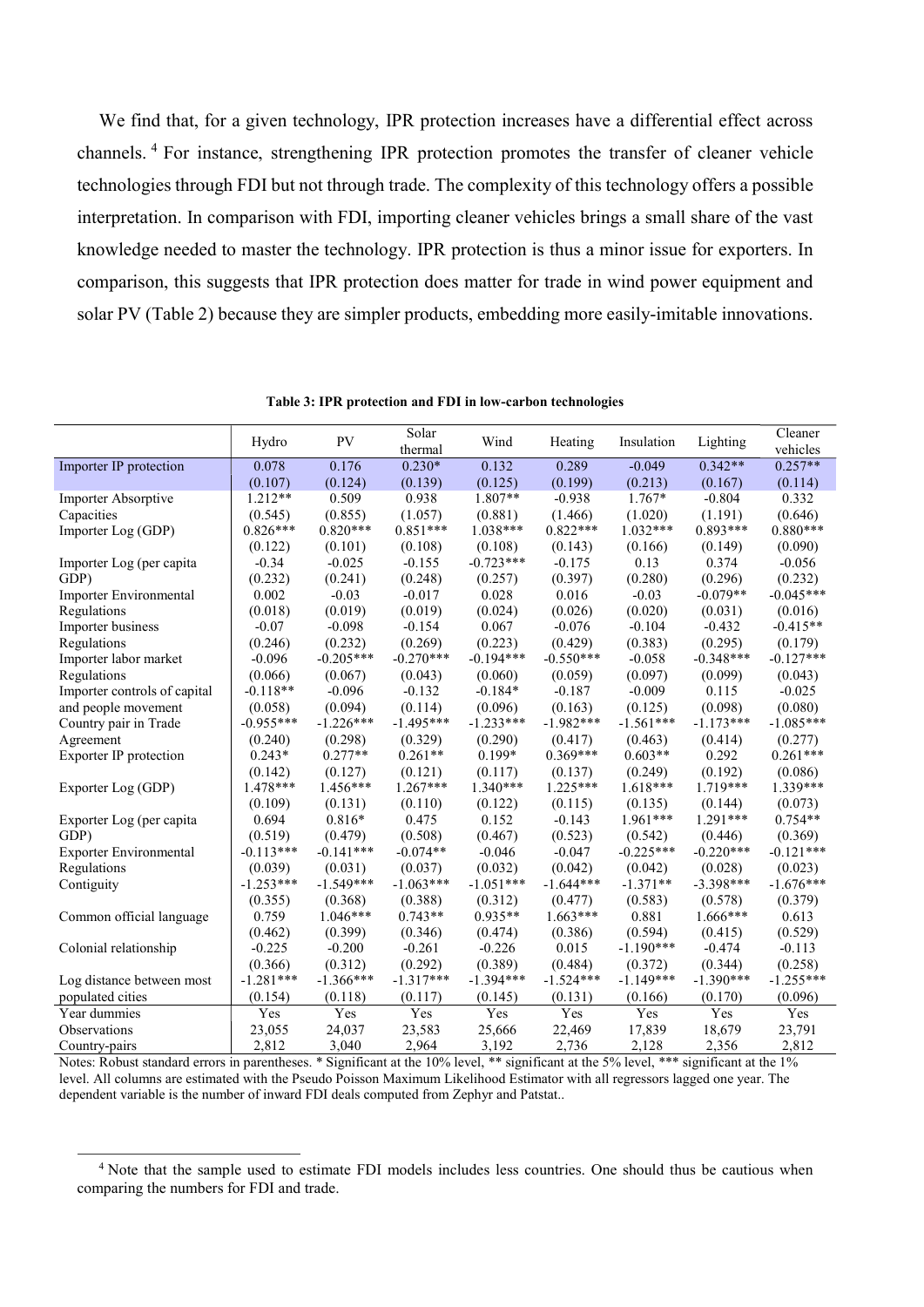#### 5.2. OECD versus non-OECD countries

 $\overline{a}$ 

In Table 4, we present the results of models in which the IPR variable is interacted with the OECD membership dummy. Considering developing countries, the most important result is probably that the impact of IPR protection is never negative at conventional significance levels. Results however appear quite different for trade and FDI. The impact on imports of low-carbon capital goods is never statistically significant, while it is positive at conventional levels for FDI in all technologies with the exception of wind power and insulation.

This difference may stem from the size of knowledge transfer through the two channels. FDI bring to the recipient country the knowledge and soft skills that are necessary to produce the goods in which the technology is embedded.5 In this way, FDI increase local technological capabilities, reinforcing the need of strict IP rights to deter imitation. In contrast, trade does not increase technological capabilities, at least in the short run. This does not preclude imitation: imported goods may be imitated through reverse engineering, but imitation needs to rely on pre-existing imitation capacities. As a result, the level of IPR protection may have less influence in low-capacity countries on the imports of capital goods than on inward FDI.

Table 4: Heterogeneous effect of IPR protection between OECD and non-OECD countries on trade in low-carbon capital goods and FDI in low-carbon technologies

|            |             | Hydro    | Solar PV   | Solar<br>Thermal | Wind<br>power | Heating   | Insulation | Lighting   | Cleaner<br>vehicles |
|------------|-------------|----------|------------|------------------|---------------|-----------|------------|------------|---------------------|
| Trade      | Non-OECD    | 0.196    | $-0.47$    | 0.076            | 0.432         | 0.118     | 0.002      | $-0.082$   | $-0.245$            |
|            |             | (0.173)  | (0.346)    | (0.086)          | (0.370)       | (0.079)   | (0.094)    | (0.145)    | (0.251)             |
|            | <b>OECD</b> | $-0.211$ | $0.827***$ | $0.105*$         | $0.432**$     | $0.071**$ | $-0.012$   | $-0.054$   | $-0.112$            |
|            |             | (0.142)  | (0.312)    | (0.064)          | (0.208)       | (0.036)   | (0.040)    | (0.103)    | (0.164)             |
| <b>FDI</b> | Non-OECD    | $0.241*$ | $0.359***$ | $0.301**$        | 0.207         | $0.593**$ | $-0.077$   | $0.759***$ | $0.353***$          |
|            |             | (0.146)  | (0.126)    | (0.140)          | (0.147)       | (0.236)   | (0.275)    | (0.197)    | (0.121)             |
|            | <b>OECD</b> | 0.051    | 0.148      | 0.219            | 0.124         | 0.27      | $-0.046$   | 0.259      | $0.241**$           |
|            |             | (0.116)  | (0.130)    | (0.149)          | (0.129)       | (0.211)   | (0.236)    | (0.166)    | (0.121)             |

Notes: Robust standard errors clustered at the recipient country level in parentheses. \* Significant at the 10% level, \*\* significant at the 5% level, \*\*\* significant at the 1% level. All columns are estimated with the Pseudo Poisson Maximum Likelihood Estimator with all regressors lagged one year. For clarity, the control variables are not reported in this table. The complete results are available in appendix (Table 8 and Table 9).

<sup>5</sup> We have computed the correlation between the average number of FDI deals for each recipient country (solar PV, solar thermal, wind, hydro) over the 2010-2012 period and the increase in renewable electricity production between 2010-2012 and 2013-2015 (source: The World Bank). The correlation coefficient is 0.33. This is not causal, but goes in the direction of our argument.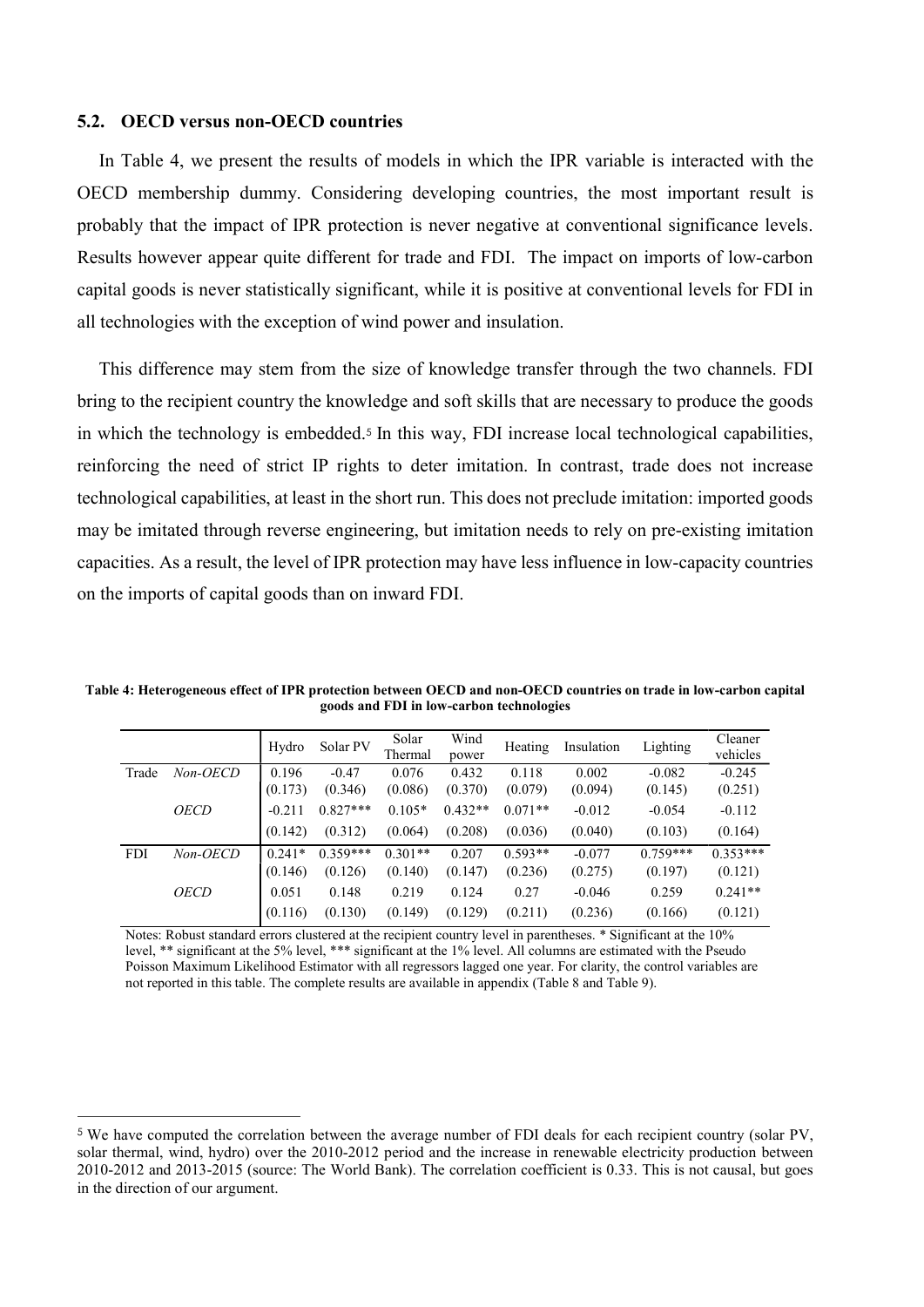## 5.3. Simulating the effects of an increase in IPR in lax countries

Examining the marginal impact of a one-unit increase in the level of IPR protection, as presented above, is useful when comparing different channels, but it tells us little about how IPR protection impacts absolute levels of technology transfer. We thus conclude the discussion of our results with a simulation exercise in which we assume that countries below the median IPR protection level experience an increase in IPR protection to reach a global mean IPR level equal to 4.2. This average value roughly corresponds to the value of IPR protection in China in 2015 and involves a relatively small increase in IPR for large emitters such as India, Brazil, and Indonesia. Table 5 shows the impact of this change on low-carbon FDI deals for each country.<sup>6</sup> We use the coefficients obtained from the estimation of the model with the interaction terms between IPR protection and the OECD dummy because they consider the specificity of the developing countries that we focus on in the simulation.

| Country                   | Change               | % change in FDI deals |          |                  |         |          |                     |  |  |  |
|---------------------------|----------------------|-----------------------|----------|------------------|---------|----------|---------------------|--|--|--|
|                           | in IPR<br>protection | Hydro                 | Solar PV | Solar<br>Thermal | Heating | Lighting | Cleaner<br>vehicles |  |  |  |
| India                     | 4%                   | $4\%$                 | 6%       | 5%               | 9%      | 12%      | $5\%$               |  |  |  |
| <b>Russian Federation</b> | 49%                  | 39%                   | 63%      | 51%              | 124%    | 181%     | 62%                 |  |  |  |
| Iran, Islamic Rep.        | 66%                  | 49%                   | 81%      | 64%              | 166%    | 250%     | 79%                 |  |  |  |
| <b>Brazil</b>             | 33%                  | 28%                   | 45%      | 36%              | 84%     | 118%     | 44%                 |  |  |  |
| Indonesia                 | 22%                  | 20%                   | 31%      | 25%              | 56%     | 77%      | 30%                 |  |  |  |
| Thailand                  | 52%                  | 41%                   | 67%      | 54%              | 134%    | 196%     | 66%                 |  |  |  |
| Kazakhstan                | 3%                   | 3%                    | $5\%$    | 4%               | 8%      | 11%      | $5\%$               |  |  |  |
| Ukraine                   | 72%                  | 52%                   | 87%      | 69%              | 180%    | 274%     | 85%                 |  |  |  |
| Argentina                 | 76%                  | 54%                   | 90%      | 71%              | 189%    | 289%     | 88%                 |  |  |  |
| Egypt                     | 113%                 | 70%                   | 121%     | 94%              | 269%    | 432%     | 118%                |  |  |  |

Table 5: Effect of a minimum level of IPR on inward FDI in low-carbon technologies

Notes: % change in FDI computed using the estimated coefficients in Table 7. Technologies for which there is no significant effect are not reported here. The CO2 emissions data come from UNEP (2016

We find relatively large impacts. For instance, FDI deals in India are expected to grow by at least 4% in six technologies. This figure equals 20% for Indonesia and 28% for Brazil. In short, if big emitters like India, Brazil, and Indonesia were to converge to the Chinese level of IPR protection, this would make a significant difference in terms of international transfer of climate change mitigation technology.

 $\overline{a}$ 

<sup>&</sup>lt;sup>6</sup> We do not conduct the simulation on the trade channel as the effect of IPR is not significant for non-OECD countries.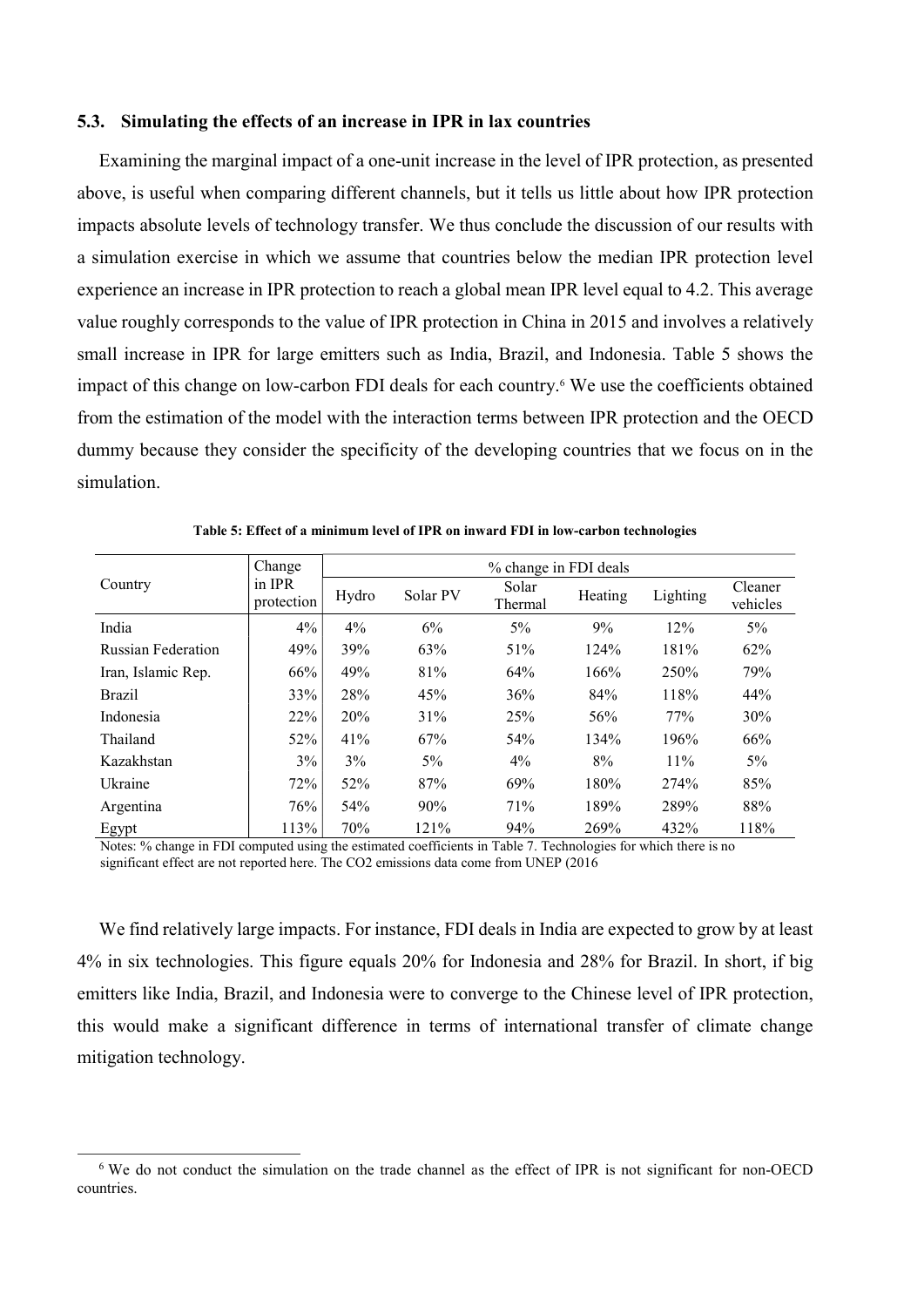# 6. Conclusion and policy implications

In this paper, we have combined data on international trade and FDI to analyze the impact of intellectual property rights protection on cross-border flows of climate change mitigation technologies. Our data cover up to 140 countries (both developed and developing) and include eight low-carbon technologies in the energy production, transportation, and building sectors. We exploit the fact that the level of IPR protection has evolved differentially over time across countries in our dataset to identify the impact of greater IPR protection, and to analyze how this impact varies with the recipient country's absorptive capacities.

At the global level, stricter IPR regimes are found not to impede the transfer of climate change mitigation technology. Strengthening IPR is found to increase the transfer of several low-carbon technologies through the following channels: imports of capital goods in solar PV, solar thermal, wind power, and heating; and foreign direct investments in solar thermal, lighting, and cleaner vehicles. Hydro power is the only technological field in which a higher level of IPR has no significant influence. Importantly, we find that the magnitude of the impact of IPR is larger for lowcarbon technologies than for the average technology, illustrating the role that IPR protection could play to accelerate the international diffusion of climate change-mitigation technologies. One reason might be that cross-technology competition is tougher than in other fields (i.e. pharmaceuticals). These technologies are also probably more complex and modular -- a new product is composed of numerous separately patentable elements -- than the average technology. Both characteristics are expected to reduce the market power of technology owners.

The policy discussion on this issue primarily focuses on North-South technology transfer towards developing countries. Focusing on the country group with lower technological capabilities (using tertiary enrolment rates as a proxy), we find a positive effect of IPR protection on FDI in six out of eight technology fields: hydro power, solar PV, solar thermal, heating, lighting, and cleaner vehicles. In contrast, IPR protection has no significant effect on trade towards the same group of countries. Results are highly similar when considering the group of non-OECD countries.

Our interpretation is that FDI brings subsidiaries the knowledge and soft skills needed to produce the goods in which the technology is embedded. In this way, FDI increases local technological capabilities, reinforcing the role of IPR in deterring imitation. In contrast, trade does not increase technological capabilities, at least not in the short run.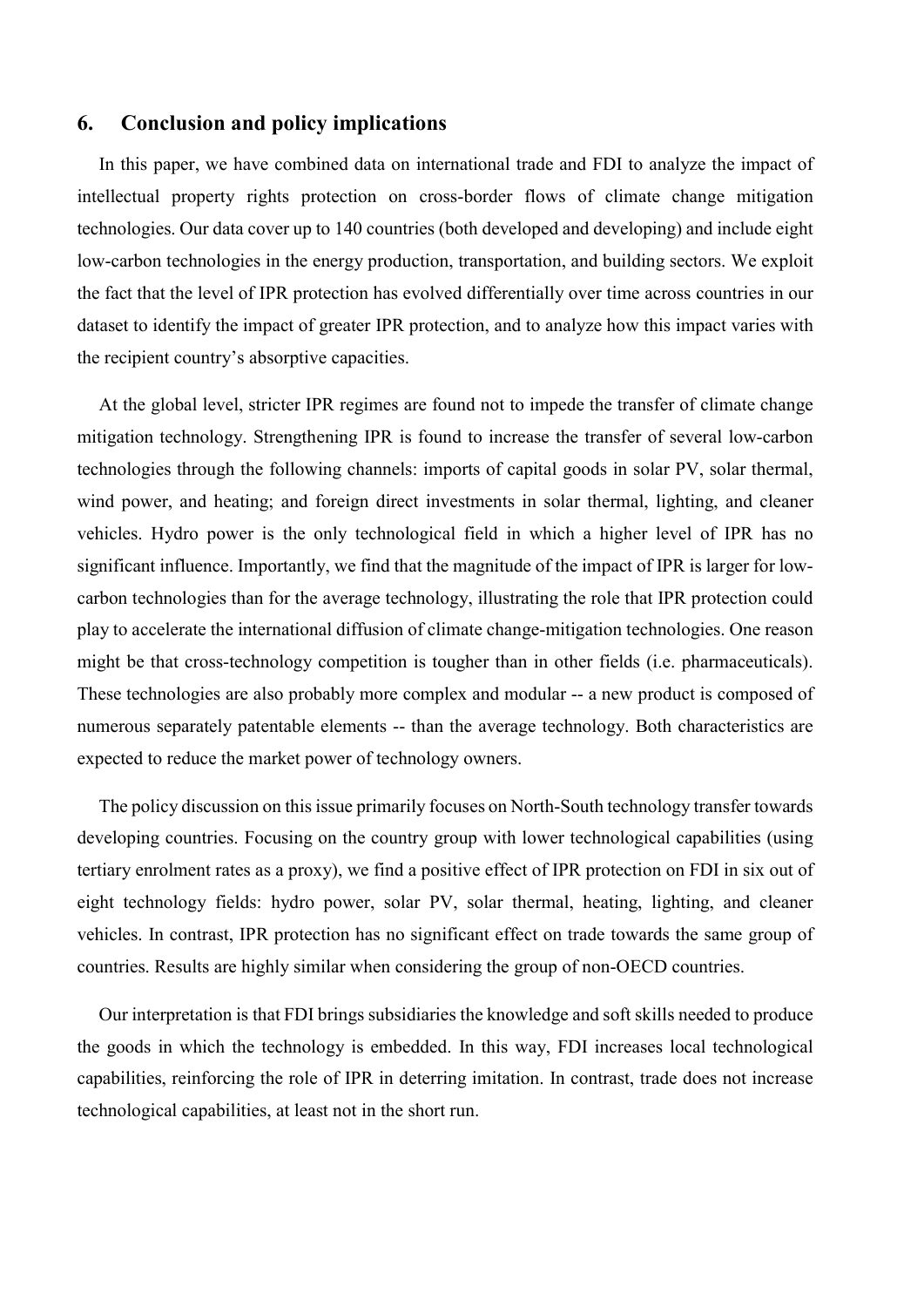The policy implications are substantial. In developing countries and for most of the low-carbon technologies considered, raising IPR protection would lead to increases in foreign investment, but not to more imports of innovation-intensive goods. That is not bad news, as FDIs convey knowledge and generates more spillovers in the recipient economy than trade in goods.

This delivers a clear-cut lesson for climate negotiations: relaxing IPR protection for low-carbon technologies appears in general to be counterproductive for low-carbon technology transfer towards countries with lower technological capabilities. Instead, increasing IPR protection induces more FDI, which yields two specific benefits for developing countries, i.e. more technology transfer in the short term, and higher technological capabilities in the long term.

Helping developing countries to build absorptive technological capacities through various means, including cooperative research, training, development and demonstration programs, is commonly viewed as other major means to promote cross-border knowledge diffusion. Our study suggests subtle interactions between this approach and the reinforcement of IPR protection. With higher technological capabilities, strong IPR protection will continue to increase inward knowledge flows but will also shift these transfers from the FDI channel to the trade channel.

# 7. References

Abdel-Latif, A. (2015). Intellectual property rights protection and the transfer of climate change technologies: Issues, challenges, and way forward. Climate Policy, 15, 103–126. doi:10.1080/14693062.2014.951919

Barton J. (2007). Intellectual Property and Access to Clean Energy Technologies in Developing Countries. An Analysis of Solar Photovoltaic, Biofuel and Wind Technologies. ICTSD Programme on Trade and Environment, Issue Paper n° 2

Blalock, Garrick & Gertler, Paul J., (2008). "Welfare gains from Foreign Direct Investment through technology transfer to local suppliers," Journal of International Economics, vol. 74(2), 402-421.

Branstetter, L. G. (2001). Are knowledge spillovers international or intranational in scope? Microeconometric evidence from the US and Japan. Journal of International Economics, 53(1), 53- 79.

Branstetter, L. (2006). Is foreign direct investment a channel of knowledge spillovers? Evidence from Japan's FDI in the United States. Journal of International economics, 68(2), 325-344.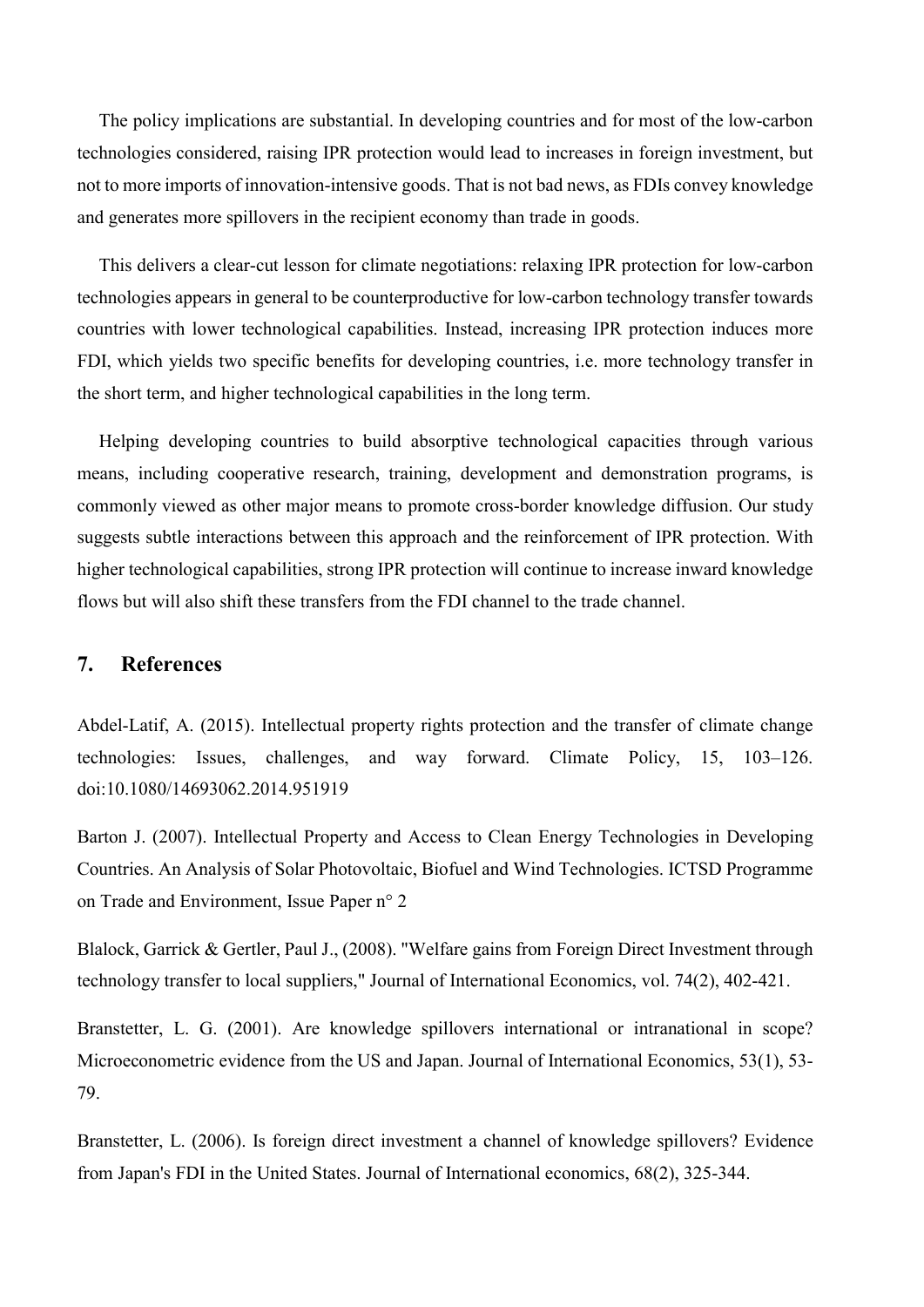Castellacci, F., & Natera, J. M. (2013). The dynamics of national innovation systems: A panel cointegration analysis of the coevolution between innovative capability and absorptive capacity. Research Policy, 42(3), 579-594.

Cohen, W. M., Nelson, R. R., & Walsh, J. P. (2000). Protecting their intellectual assets: Appropriability conditions and why US manufacturing firms patent (or not) (No. w7552). National Bureau of Economic Research.

de Coninck, H. & Sagar, A. (2015); Technology in the 2015 Paris Climate Agreement and beyond; ICTSD Programme on Innovation, Technology and Intellectual Property; Issue Paper No. 42; International Centre for Trade and Sustainable Development, Geneva, Switzerland, wwwictsd.org

Dechezleprêtre A., Glachant M., Hascic I., Johnstone N., Ménière Y. (2011). Invention and Transfer of Climate Change Mitigation Technologies: a Global Analysis. Review of Environmental Economics and Policy, 5(1), pp. 109–130.

Dechezleprêtre, A., Glachant, M., & Ménière, Y. (2013). What drives the international transfer of climate change mitigation technologies? Empirical evidence from patent data. Environmental and Resource Economics, 54(2), 161-178.

Fagerberg, J. (1994). Technology and International Differences in Growth Rates, Journal of Economic Literature, XXXII(3), pp. 1147-1175.

Gaulier, G., & Zignago, S. (2010). Baci: international trade database at the product-level. CEPII Working Paper, 2010-23.

Glachant, M., Dussaux, D., Ménière, Y., & Dechezleprêtre, A. (2013). Promoting International Technology Transfer of Low-Carbon Technologies: Evidence and Policy Perspectives. Study commissioned by the French Council of Strategic Analysis.

Glachant, M., & Dechezleprêtre, A. (2017). What role for climate negotiations on technology transfer? Climate Policy, 17(8), 962-981.

Görg, H., & Strobl, E. (2005). Spillovers from foreign firms through worker mobility: An empirical investigation. The Scandinavian journal of economics, 107(4), 693-709.

Griffith R., Redding S., Van Reenen J. (2004). Mapping the Two Faces of R&D: Productivity Growth in a Panel of OECD Industries. The Review of Economics and Statistics, 86(4), pp. 883- 895.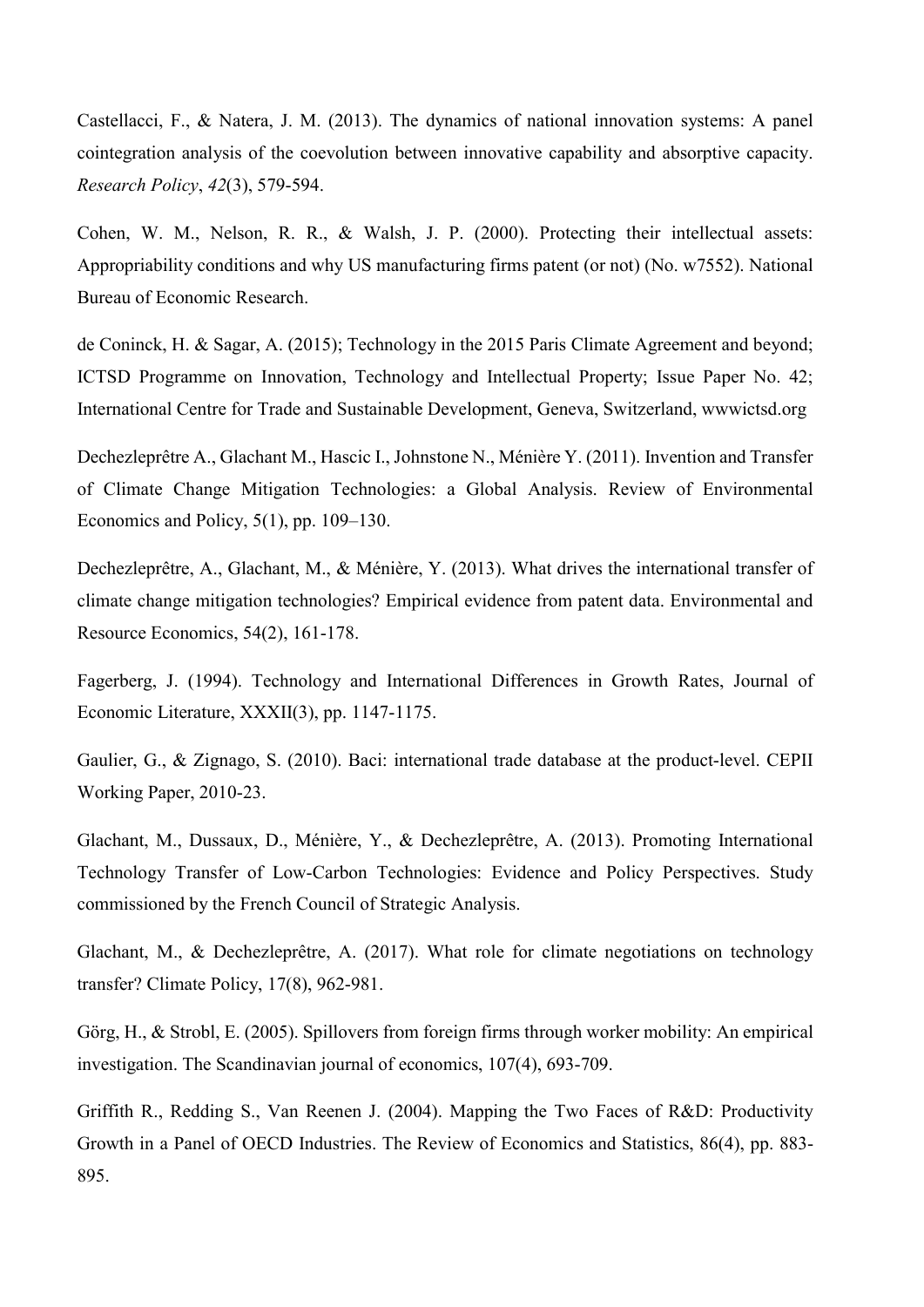Griffith, R., Harrison, R., & Van Reenen, J. (2006). How special is the special relationship? Using the impact of US R&D spillovers on UK firms as a test of technology sourcing. The American Economic Review, 96(5), 1859-1875.

Gwartney, J., Lawson, R., Hall, J., (2014). Economic Freedom Dataset, published in Economic Freedom of the World: 2014 Annual Report

Haskel, J. E., Pereira, S. C., & Slaughter, M. J. (2007). Does inward foreign direct investment boost the productivity of domestic firms? The review of economics and statistics, 89(3), 482-496.

Keller W. (1996). Absorptive capacity: On the creation and acquisition of technology in development. Journal of Development Economics, 49, pp. 199–227.

Keller, W. (2004). International Technology Diffusion. Journal of Economic Literature, 42, 752– 782.

Keller, W., & Yeaple, S. R. (2013). The gravity of knowledge. The American Economic Review, 103(4), 1414-1444.

Kirkegaard J.F., Hanemann T., Weischer L. (2009). It Should Be a Breeze: Harnessing the Potential of Open Trade and Investment Flows in the Wind Energy Industry. Working Paper Series WP09- 14, Peterson Institute for International Economics.

Kneller R., Stevens P.A. (2006). Frontier Technology and Absorptive Capacity: Evidence from OECD Manufacturing Industries. Oxford Bulletin of Economics and Statistics, 68(1), pp. 1-21.

Kuntze J.C., Moerenhout, T. (2013). Local Content Requirements And The Renewable Energy Industry - A Good Match? International Centre for Trade and Sustainable Development.

Lall S. (1992) Technological capabilities and industrialization, World Development, 20(2), 165-186

Lanjouw, J.O., Mody, A., (1996). Innovation and the international diffusion of environmentally responsive technology. Research Policy 25, 549–571.

Marchal, V., Dellink, R., van Vuuren, D., Clapp, C., Château, J., Lanzi, E., ... & van Vliet, J. (2012). OECD environmental outlook to 2050: The consequences of inaction.

Maskus, K. E. (2000). Intellectual property rights protection in the global economy. Institute for International Economics. 266 p. Peterson Institute. Washington DC.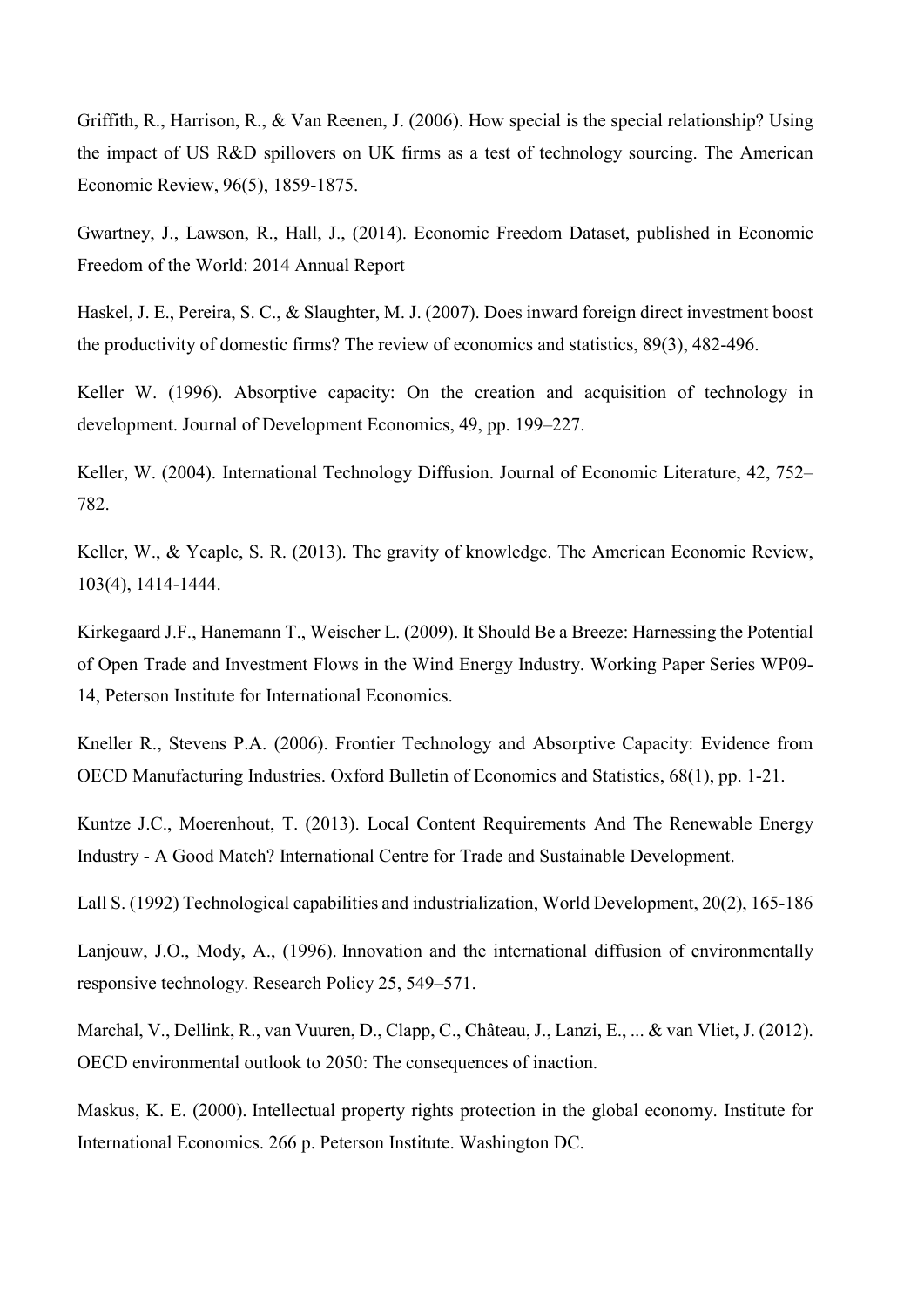Maskus, K. E., & Yang, L. (2013). The impacts of post-TRIPS patent reforms on the structure of exports. Discussion paper 13030. Research Institute of Economy, Trade and Industry.

Ockwell, D.G., Watson J., MacKerron G., Pal P., Yamin F. (2008). Key policy considerations for facilitating low carbon technology transfer to developing countries. Energy Policy, 36, pp. 4104– 15.

Ockwell, D.G., Haum R., Mallett A.,Watson J. (2010). Intellectual property rights and low carbon technology transfer: Conflicting discourses of diffusion and development. Global Environmental Change, 20(4), 729-738, https://doi.org/10.1016/j.gloenvcha.2010.04.009.

Ockwell, D., Byrne, R., Hansen, U. E., Haselip, J., & Nygaard, I. (2018). The uptake and diffusion of solar power in Africa: Socio-cultural and political insights on a rapidly emerging socio-technical transition. Energy Research & Social Science, 44, 122-129.

Orsenigo, L., & Sterzi, V. (2010). Comparative Study of the use of patents in different industries. Bocconi University (KITes working paper 33/2010).

Rivera-Batiz L., Romer P. (1991). International trade with endogenous technological change. European Economic Review, Elsevier, vol. 35(4), pp. 971-1001.

Roper, S., & Love, J. H. (2006). Innovation and regional absorptive capacity: the labour market dimension. The Annals of Regional Science, 40(2), 437-447.

Silva, J. S., & Tenreyro, S. (2006). The log of gravity. The Review of Economics and statistics, 88(4), 641-658.

Squicciarini, M., H. Dernis and C. Criscuolo (2013). Measuring Patent Quality: Indicators of Technological and Economic Value", OECD Science, Technology and Industry Working Papers, 2013/03. http://dx.doi.org/10.1787/5k4522wkw1r8-en

UNCTAD (2010). World Investment Report 2010. Investing in a low-carbon economy. United Nations Publication, pp. 111-112.

UNEP (2016). The Emissions Gap Report 2016. United Nations Environment Programme (UNEP), Nairobi

Vandermerwe, S. & Rada, J. (1988) Servitization of business: Adding value by adding services, European Management Journal, 6(4), 314-324.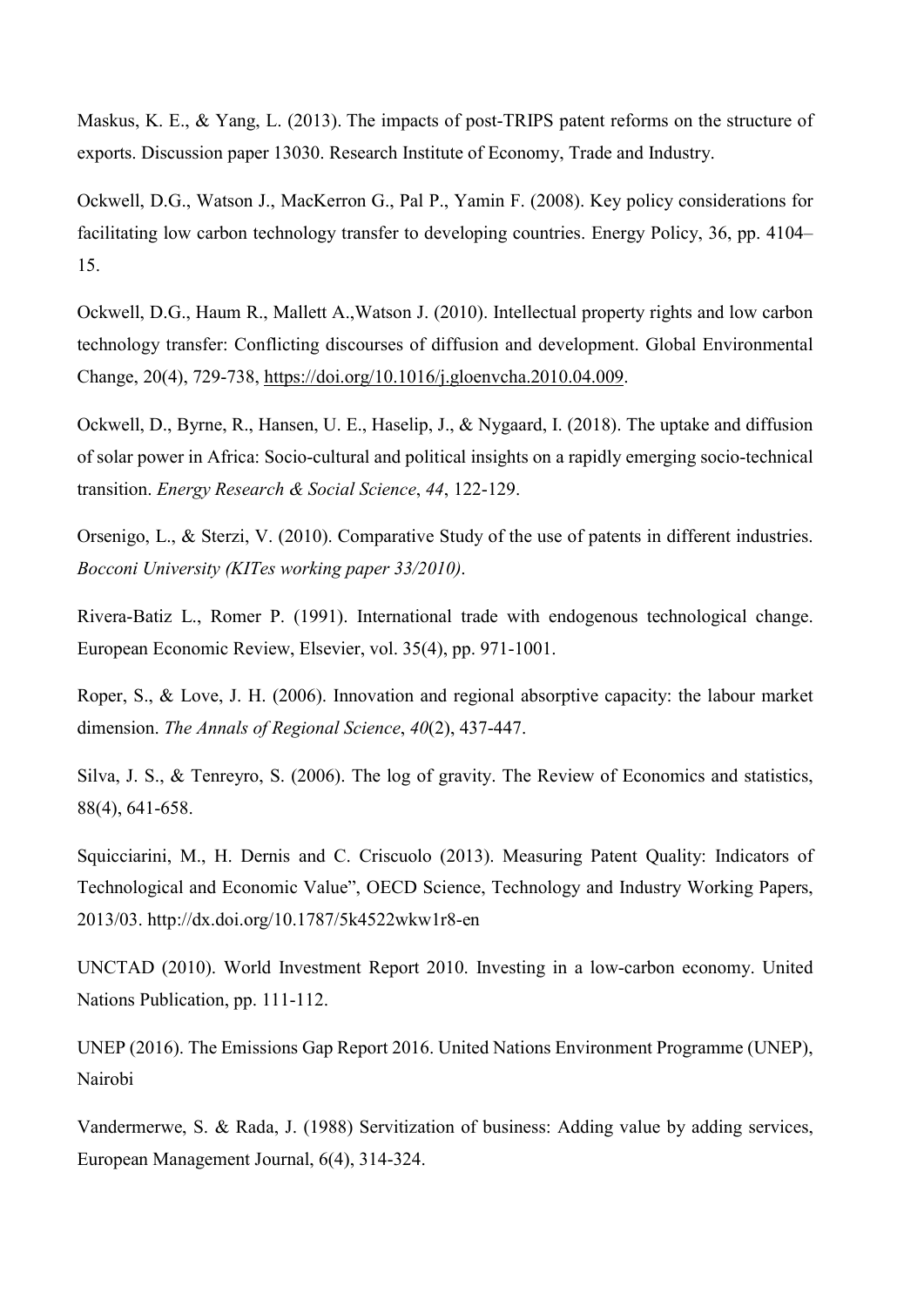Worrell E., Levine M., Price L., Martin N., Van Den Broek R., Blok K. (1997). Potentials and policy implications of energy and material efficiency improvement. New York: United Nations Division for Sustainable Development.

Xu, B. (2000). Multinational enterprises, technology diffusion, and host country productivity growth. Journal of development economics, 62(2), 477-493.

## Acknowledgements

We thank Geoffrey Barrows and Arlan Brucal for very helpful comments on a previous version. We are thankful to Walter G. Park for providing the most recent version of the intellectual property rights protection dataset. Amadou Fall Ndoye provided excellent research assistance. The research leading to these results was supported by the Swiss National Science Foundation under the Sinergia programme, Project No CRSII1 147612; the Centre for Climate Change Economics and Policy; the Grantham Foundation for the Protection of the Environment.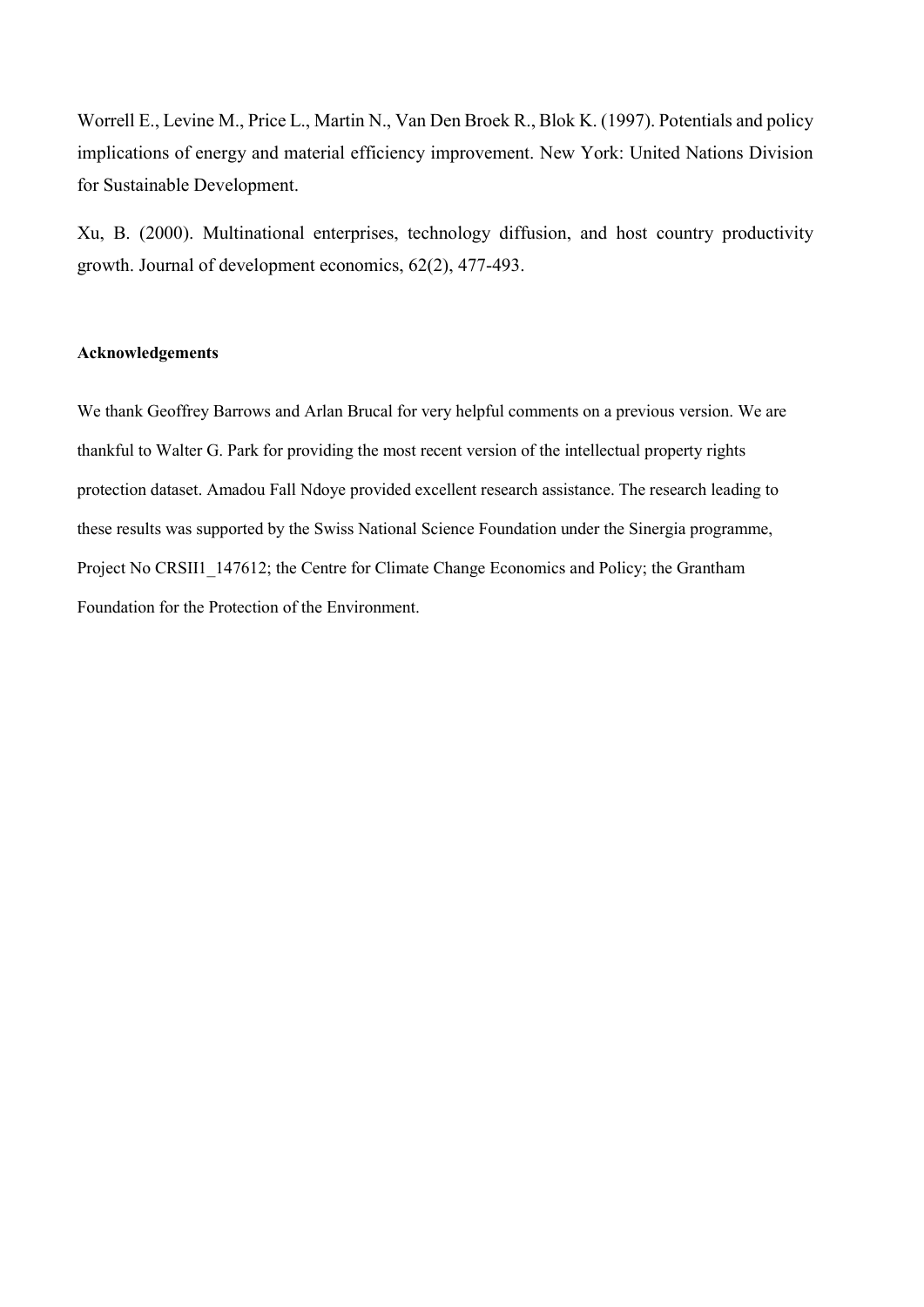# Appendix

| Variable                                                    | <b>Definition</b>                                                                                                                                                                                                                                                                                                             | <b>Source</b>                                                                                                                 |
|-------------------------------------------------------------|-------------------------------------------------------------------------------------------------------------------------------------------------------------------------------------------------------------------------------------------------------------------------------------------------------------------------------|-------------------------------------------------------------------------------------------------------------------------------|
| Dependent variable                                          |                                                                                                                                                                                                                                                                                                                               |                                                                                                                               |
| Shipment of low-carbon<br>equipment                         | Volume of trade flows in low-carbon equipment<br>between two countries.                                                                                                                                                                                                                                                       | Cepii's BACI database                                                                                                         |
| Number of FDI deals                                         | Number of deals between two countries where the<br>investor owns a low-carbon patent in any country.                                                                                                                                                                                                                          | Bureau Van Dijk's<br>Zephyr database and<br>PATSTAT database                                                                  |
| Regressors                                                  |                                                                                                                                                                                                                                                                                                                               |                                                                                                                               |
| IPR protection index                                        | This index is the multiplication of the WEF intellectual<br>property right index and the Fraser Institute's legal<br>system and property rights index. It is rescaled from 0<br>to $10$ .                                                                                                                                     | World Economic<br>Forum's Global<br>Competitiveness Report<br>and Fraser Institute's<br>Economic Freedom of<br>the World 2015 |
| WEF IPR index                                               | Score from 1 to 7 quantifying the extent of protection<br>of intellectual property. The country-level score is<br>obtained through aggregation of the surveys completed<br>by executives randomly sampled.                                                                                                                    | World Economic<br>Forum's Executives<br>Opinion Survey                                                                        |
| Legal system and property<br>rights                         | This index is built from the aggregation of 4<br>components: (i) legal enforcement of contracts, (ii)<br>judicial independence, (iii) impartial courts, and (iv)<br>the integrity of the legal system.                                                                                                                        | Fraser Institute's<br>Economic Freedom of<br>the World 2015                                                                   |
| Log (parent/exporter GDP)                                   | Parent/exporter country's Gross Domestic Product in<br>current USD.                                                                                                                                                                                                                                                           | World Bank's World<br>Development Indicators                                                                                  |
| Log (host/importer GDP)                                     | Recipient/importer country's Gross Domestic Product<br>in current USD.                                                                                                                                                                                                                                                        | World Bank's World<br>Development Indicators                                                                                  |
| Environmental regulations                                   | Environmental Performance Index ranks 180 countries<br>on 24 performance indicators across ten issue<br>categories covering environmental health and<br>ecosystem vitality.                                                                                                                                                   | Yale University                                                                                                               |
| <b>Effectively Applied Tariff</b>                           | Simple Average of Effectively Applied Ad Valorem<br>tariff computed at the technology level.                                                                                                                                                                                                                                  | <b>TRAINS</b>                                                                                                                 |
| Number of Non-Tariff Measures                               | Number of imports and non-IPR related non-tariff<br>measures computed at the technology level.                                                                                                                                                                                                                                | <b>TRAINS</b>                                                                                                                 |
| Freedom of FDI and movement<br>of people<br>$(0 - 10$ best) | The index is constructed through the calculation and<br>aggregation of 3 indicators: (i) foreign<br>ownership/investment restrictions, (ii) capital controls,<br>and (iii) freedom of foreigners to visit.                                                                                                                    | Fraser Institute's<br>Economic Freedom of<br>the World 2015                                                                   |
| Labor regulations $(0 - 10)$<br>flexible)                   | The index is constructed through the calculation and<br>aggregation of 6 indicators: (i) difficulty of hiring, (ii)<br>flexibility of hiring and firing regulations, (iii)<br>centralization of wage bargaining, (iv) rigidity of<br>working hours, (v) mandated cost of worker dismissal,<br>and (vi) military conscription. | Fraser Institute's<br>Economic Freedom of<br>the World 2015                                                                   |
| Burden of business regulations<br>$(0 - 10$ flexible)       | The index is constructed through the calculation and<br>aggregation of 6 indicators: (i) administrative<br>requirements, (ii) bureaucracy costs, (iii) time and<br>money required to start a business, (iv) extra payments<br>frequency, (v) licensing restrictions, and (vi) cost of tax<br>compliance.                      | Fraser Institute's<br>Economic Freedom of<br>the World 2015                                                                   |
| Absorptive capacities                                       | Enrollment in tertiary education                                                                                                                                                                                                                                                                                              | World Bank's World<br>Development Indicators                                                                                  |

## Table 6: Variable definition and data sources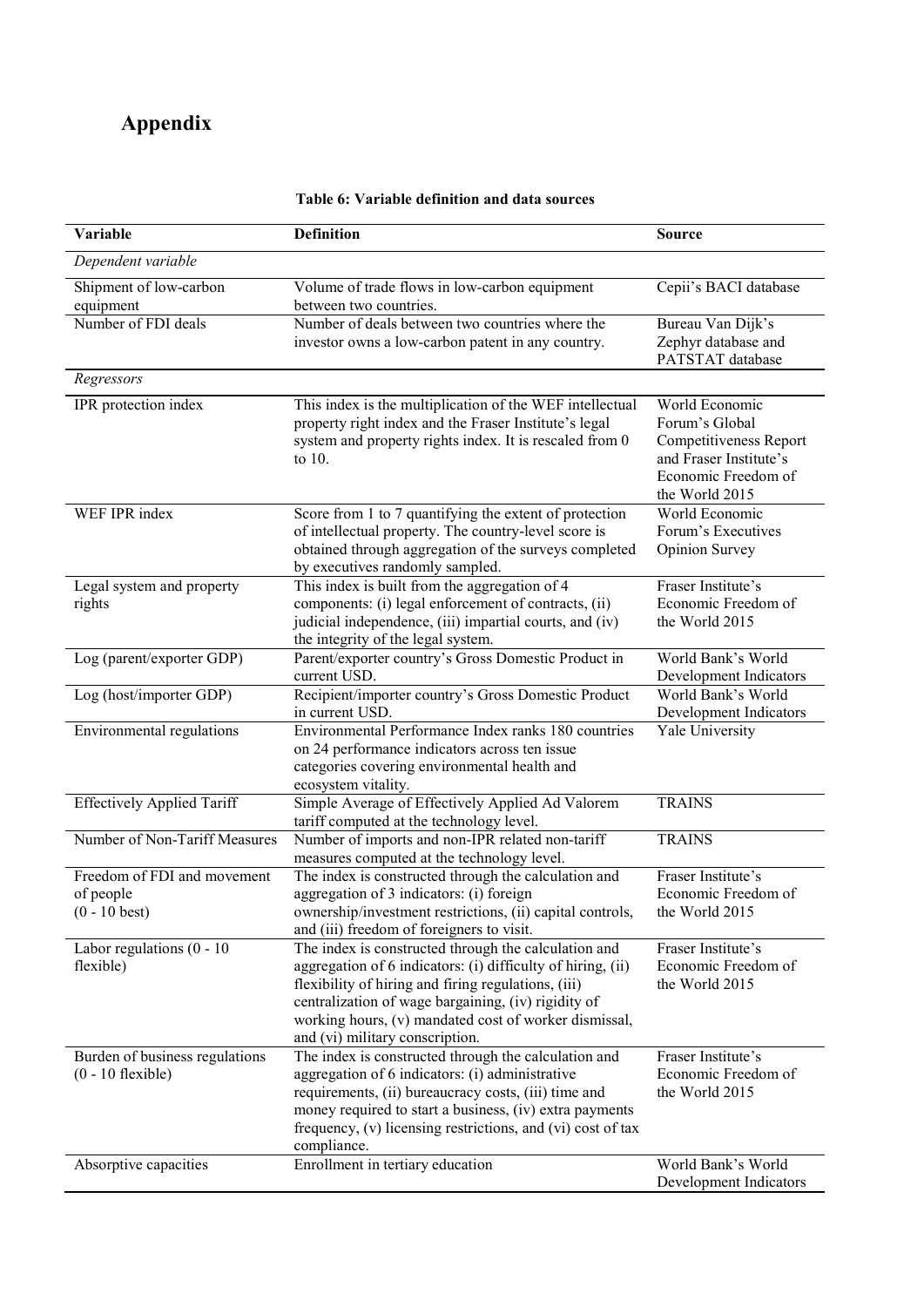| Technology                               | Code in the<br>harmonized<br>system | Description                                                                                                                                                 |
|------------------------------------------|-------------------------------------|-------------------------------------------------------------------------------------------------------------------------------------------------------------|
| Renewable power generation               |                                     |                                                                                                                                                             |
| Hydro power                              | 841011                              | Hydraulic turbines & water wheels, of a power not $> 1000$ kW                                                                                               |
|                                          | 841012                              | Hydraulic turbines $&$ water wheels, of a power $> 1000 \text{kW}$ but<br>not > 10000kW                                                                     |
|                                          | 841013                              | Hydraulic turbines & water wheels, of a power $> 10000$ kW                                                                                                  |
|                                          | 841090                              | Parts (incl. regulators) of the hydraulic turbines & water wheels<br>of 8410.11-8410.13                                                                     |
| Solar PV                                 | 854140                              | Photosensitive semiconductor devices, incl. photovoltaic cells<br>whether/not assembled in modules/made up into panels; light<br>emitting diodes            |
| Solar thermal                            | 841919                              | Instantaneous/storage water heaters, non-electric (excl. of<br>8419.11)                                                                                     |
| Wind power                               | 850231                              | Wind-powered electric generating sets                                                                                                                       |
| Energy efficiency in building<br>Heating | 903210                              | Thermostats                                                                                                                                                 |
|                                          | 841861                              |                                                                                                                                                             |
|                                          |                                     | Compression-type refrigerating/freezing equip. whose<br>condensers are heat exchangers, heat pumps other than air<br>conditioning machines of heading 84.15 |
|                                          | 841950                              | Heat exchange units, whether/not electrically heated                                                                                                        |
| Insulation                               | 680610                              | Slag wool, rock wool & similar mineral wools (incl.<br>intermixtures thereof), in bulk/sheets/rolls                                                         |
|                                          | 680690                              | Mixtures & articles of heat-insulating/sound-insulating/sound-<br>absorbing mineral materials (excl. of 68.11/68.12/Ch.69)                                  |
|                                          | 700800                              | Multiple-walled insulating units of glass                                                                                                                   |
|                                          | 701939                              | Webs, mattresses, boards & similar non-woven glass fiber<br>products                                                                                        |
| Lighting                                 | 853931                              | Electric discharge lamps (excl. ultra-violet lamps), fluorescent,<br>hot cathode                                                                            |
|                                          |                                     |                                                                                                                                                             |
| Other sectors                            |                                     |                                                                                                                                                             |

Table 7: List of low-carbon equipment goods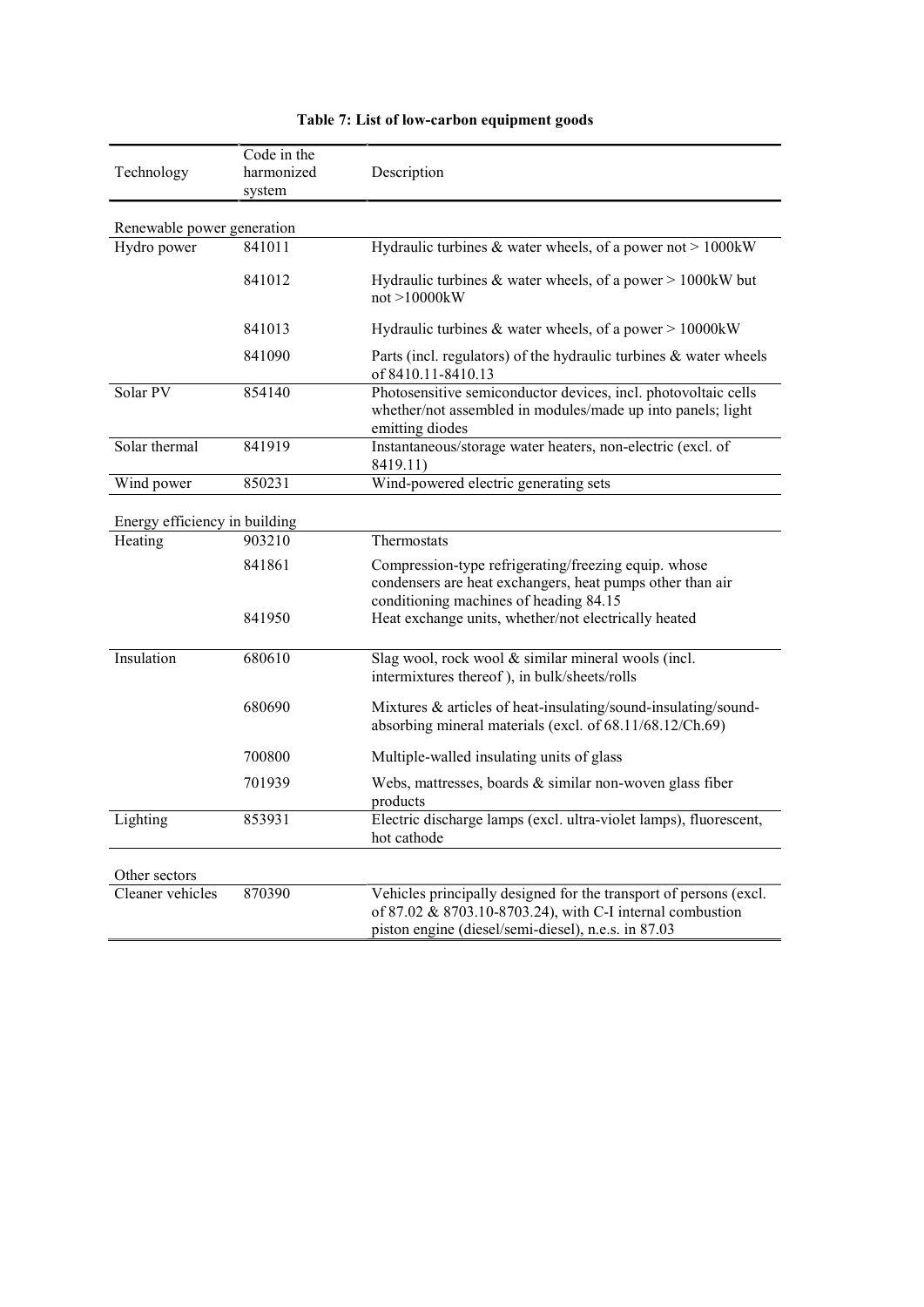|                   | Energy generation from renewable and non-fossil sources                                          |  |  |  |
|-------------------|--------------------------------------------------------------------------------------------------|--|--|--|
| Hydro power       | Hydro power stations; hydraulic turbines; submerged units incorporating                          |  |  |  |
|                   | electric generators; devices for controlling hydraulic turbines                                  |  |  |  |
| Solar PV          | Solar photovoltaic (conversion of light radiation into electrical energy), incl.<br>solar panels |  |  |  |
| Solar thermal     | Use of solar heat for heating $&$ cooling                                                        |  |  |  |
| Wind power        | Wind motors (mechanisms for converting the energy of natural wind into                           |  |  |  |
|                   | mechanical power, and transmission of such power to its point of use); blades;                   |  |  |  |
|                   | devices aimed at controlling wind motors                                                         |  |  |  |
|                   |                                                                                                  |  |  |  |
|                   | Emissions abatement and fuel efficiency in transportation                                        |  |  |  |
| Electric vehicles | Electric propulsion of vehicles; arrangement of batteries                                        |  |  |  |
| Hybrid vehicles   | Hybrid propulsion systems comprising electric motors and internal combustion<br>engines          |  |  |  |
|                   |                                                                                                  |  |  |  |
|                   | Energy efficiency in buildings and lighting                                                      |  |  |  |
| Heating           | Hot-water and hot-air central heating systems using heat pumps; energy                           |  |  |  |
|                   | recovery systems in air conditioning, ventilation or screening; heat pumps                       |  |  |  |
| Insulation        | Elements or materials used for heat insulation; double-glazed windows                            |  |  |  |
| Lighting          | Compact fluorescent lamps; electroluminescent light sources (LED)                                |  |  |  |

Table 8: List of the technologies in the patent classification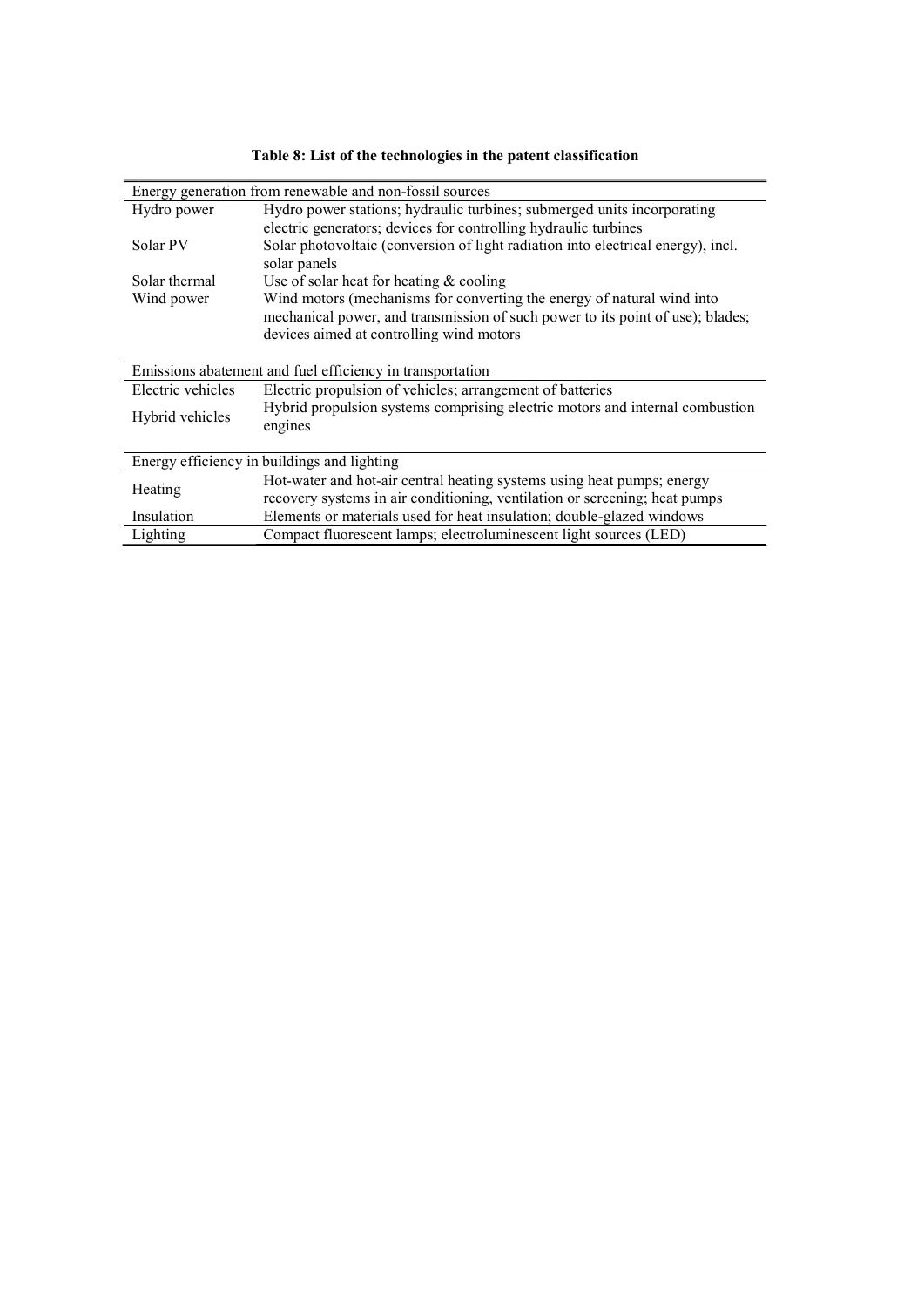|                                       | Hydro       | Solar PV    | Solar<br>Thermal | Wind<br>power | Heating    | Insulation | Lighting   | Cleaner<br>vehicles |
|---------------------------------------|-------------|-------------|------------------|---------------|------------|------------|------------|---------------------|
| Importer IP protection                | 0.196       | $-0.470$    | 0.076            | 0.432         | 0.118      | 0.002      | $-0.082$   | $-0.245$            |
|                                       | (0.173)     | (0.346)     | (0.086)          | (0.370)       | (0.079)    | (0.094)    | (0.145)    | (0.251)             |
| Importer IP protection x OECD         | $-0.407*$   | $1.297**$   | 0.029            | 0.000         | $-0.047$   | $-0.014$   | 0.028      | 0.133               |
|                                       | (0.226)     | (0.573)     | (0.123)          | (0.462)       | (0.090)    | (0.098)    | (0.170)    | (0.299)             |
| <b>Importer Absorptive Capacities</b> | $-0.773$    | $-3.909$    | $-0.646$         | $-1.082$      | $-0.748**$ | $-0.536$   | 0.168      | 1.644               |
|                                       | (1.410)     | (3.043)     | (0.689)          | (1.420)       | (0.359)    | (0.336)    | (0.614)    | (1.320)             |
| Importer Log (GDP)                    | 1.978**     | $1.744**$   | 0.808            | 0.783         | 0.226      | 0.221      | $1.374***$ | 0.103               |
|                                       | (0.822)     | (0.749)     | (0.601)          | (1.101)       | (0.197)    | (0.353)    | (0.394)    | (1.017)             |
| Importer Log (per capita GDP)         | $-5.710***$ | $-0.105$    | $-0.733$         | $-0.949$      | 0.188      | 0.937      | $-1.335$   | $-1.01$             |
|                                       | (1.573)     | (1.287)     | (1.033)          | (3.225)       | (0.373)    | (0.578)    | (1.070)    | (1.971)             |
| Importer Environmental                | 0.007       | 0.109       | 0.065            | $-0.119$      | 0.017      | $-0.031$   | 0.022      | 0.107               |
| Regulations                           |             |             |                  |               |            |            |            |                     |
|                                       | (0.076)     | (0.102)     | (0.055)          | (0.118)       | (0.021)    | (0.020)    | (0.033)    | (0.116)             |
| <b>Effectively Applied Tariff</b>     | $-0.104***$ | $-0.04$     | 0.007            | $-0.028$      | $-0.022**$ | $-0.026$   | $-0.035*$  | $-0.029***$         |
|                                       | (0.022)     | (0.046)     | (0.018)          | (0.026)       | (0.011)    | (0.018)    | (0.018)    | (0.004)             |
| Non-Tariff Measures                   | 0.002       | $-0.224***$ | $-0.033$         | $-0.097$      | 0.002      | 0.008      | $-0.022**$ | 0.073               |
|                                       | (0.011)     | (0.063)     | (0.021)          | (0.093)       | (0.002)    | (0.008)    | (0.009)    | (0.077)             |
| Country Pair in Trade Agreement       | $-0.212$    | $-0.004$    | $0.834***$       | 0.135         | $0.343**$  | $0.304**$  | $-0.219**$ | $-0.1$              |
|                                       | (0.187)     | (0.233)     | (0.280)          | (0.591)       | (0.139)    | (0.129)    | (0.105)    | (0.257)             |
| Exporter Log (GDP)                    | 0.003       | 0.007       | $0.205***$       | 0.068         | 0.014      | $0.064*$   | 0.049      | $-0.056$            |
|                                       | (0.091)     | (0.060)     | (0.066)          | (0.130)       | (0.025)    | (0.033)    | (0.059)    | (0.205)             |
| Exporter Log (per capita GDP)         | $-0.537$    | $-0.736***$ | $-0.622$         | 2.667         | 0.111      | $-0.204$   | 0.459      | $3.779**$           |
|                                       | (0.463)     | (0.186)     | (0.541)          | (1.900)       | (0.168)    | (0.158)    | (0.314)    | (1.871)             |
| <b>Exporter IP Protection</b>         | $2.407***$  | $3.547***$  | $1.455*$         | $-3.316$      | 0.497      | $1.321***$ | 0.189      | $-9.150**$          |
|                                       | (0.831)     | (0.618)     | (0.870)          | (3.322)       | (0.342)    | (0.438)    | (0.565)    | (3.931)             |
| Exporter Environmental                | 0.071       | $-0.042$    | $-0.042$         | $0.232*$      | $0.083***$ | 0.017      | 0.018      | 0.069               |
| Regulations                           |             |             |                  |               |            |            |            |                     |
|                                       | (0.055)     | (0.035)     | (0.043)          | (0.122)       | (0.022)    | (0.018)    | (0.044)    | (0.183)             |
| Year dummies                          | Yes         | Yes         | Yes              | Yes           | Yes        | Yes        | Yes        | Yes                 |
| Country-pair fixed-effects            | Yes         | Yes         | Yes              | Yes           | Yes        | Yes        | Yes        | Yes                 |
| Nr. Observations                      | 15,423      | 25,301      | 16,132           | 9,410         | 27,033     | 20,824     | 19,535     | 13,231              |
| Nr. Country pairs                     | 1,872       | 3,102       | 1,946            | 1,093         | 3,328      | 2,526      | 2,393      | 1,651               |

Table 9: Effect of IPR protection on imports in non-OECD and OECD countries

Notes: robust standard errors clustered at the recipient country level in parentheses. \* Significant at the 10% level, \*\* significant at the 5% level, \*\*\* significant at the 1% level. All columns are estimated with the Pseudo Poisson Maximum Likelihood Estimator with all regressors lagged one year.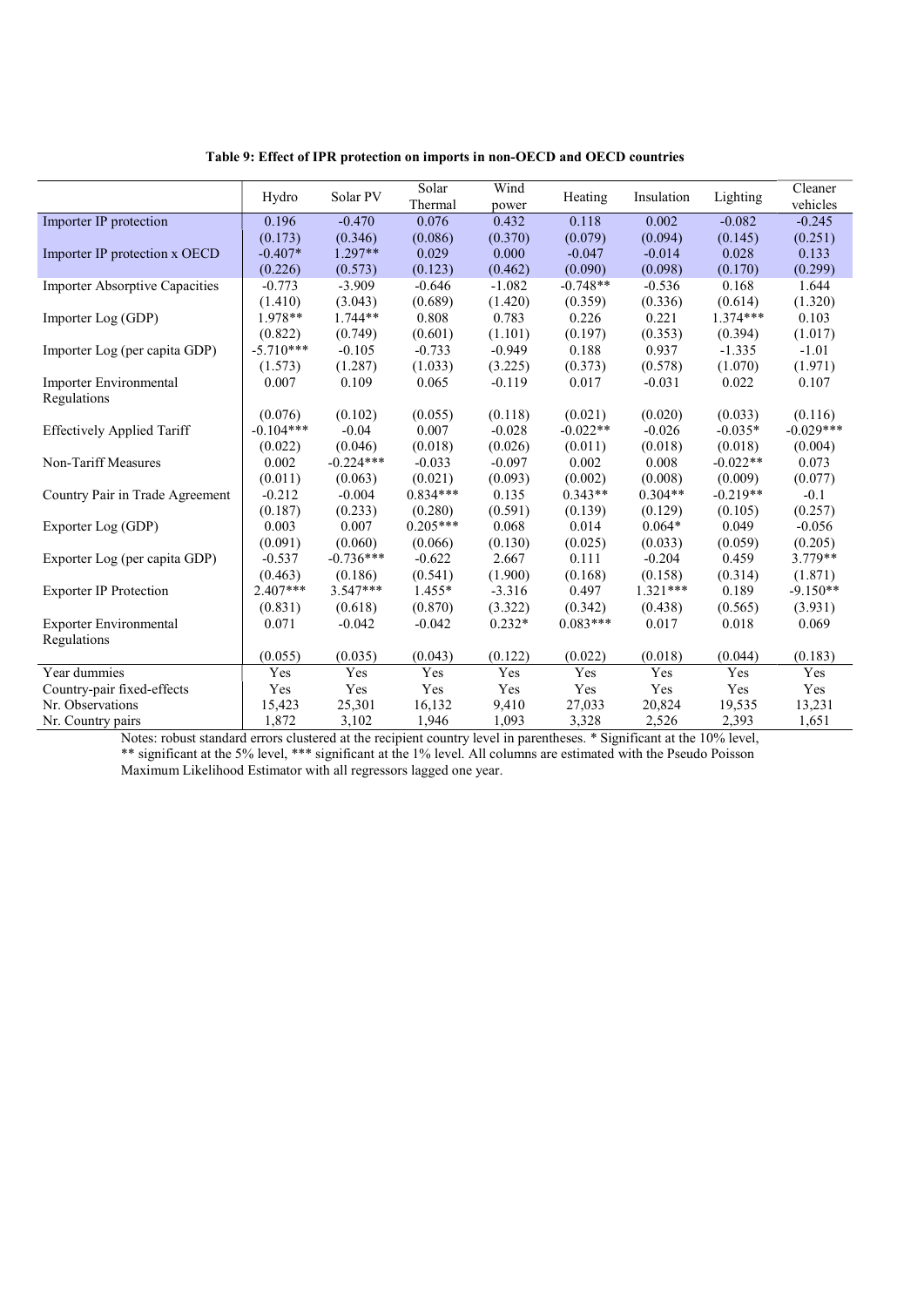#### Table 10: Effect of IPR protection on FDI in non-OECD and OECD countries

|                                | Hydro       | PV          | Solar<br>thermal | Wind        | Heating     | Insulation  | Lighting    | Cleaner<br>vehicles |
|--------------------------------|-------------|-------------|------------------|-------------|-------------|-------------|-------------|---------------------|
| Importer IP protection         | $0.241*$    | $0.359***$  | $0.301**$        | 0.207       | $0.593**$   | $-0.077$    | $0.759***$  | $0.353***$          |
|                                | (0.146)     | (0.126)     | (0.140)          | (0.147)     | (0.236)     | (0.275)     | (0.197)     | (0.121)             |
| Importer IP protection x OECD  | $-0.19$     | $-0.211*$   | $-0.082$         | $-0.083$    | $-0.323*$   | 0.032       | $-0.501***$ | $-0.111$            |
|                                | (0.148)     | (0.122)     | (0.135)          | (0.122)     | (0.193)     | (0.359)     | (0.189)     | (0.128)             |
| Importer absorptive capacities | 1.399***    | 0.811       | 1.035            | 1.885**     | $-0.35$     | $1.731*$    | 0.167       | 0.496               |
|                                | (0.499)     | (0.826)     | (0.982)          | (0.880)     | (1.407)     | (0.993)     | (1.148)     | (0.605)             |
| Importer Log (GDP)             | $0.787***$  | $0.795***$  | $0.841***$       | $1.019***$  | $0.821***$  | $1.038***$  | $0.848***$  | $0.858***$          |
|                                | (0.127)     | (0.104)     | (0.115)          | (0.116)     | (0.136)     | (0.163)     | (0.150)     | (0.097)             |
| Importer Log (per capita GDP)  | $-0.118$    | 0.209       | $-0.066$         | $-0.624**$  | 0.156       | 0.086       | $0.959***$  | 0.063               |
|                                | (0.257)     | (0.261)     | (0.312)          | (0.275)     | (0.466)     | (0.588)     | (0.343)     | (0.223)             |
| Importer environmental         | $-0.004$    | $-0.035*$   | $-0.018$         | 0.026       | 0.013       | $-0.028$    | $-0.095***$ | $-0.048***$         |
| regulations                    | (0.019)     | (0.020)     | (0.020)          | (0.024)     | (0.026)     | (0.024)     | (0.029)     | (0.015)             |
| Exporter Log (per capita GDP)  | $-0.041$    | $-0.071$    | $-0.141$         | 0.070       | $-0.082$    | $-0.107$    | $-0.362$    | $-0.401**$          |
|                                | (0.265)     | (0.236)     | (0.275)          | (0.226)     | (0.421)     | (0.401)     | (0.292)     | (0.189)             |
| Importer labor market          | $-0.058$    | $-0.166**$  | $-0.260***$      | $-0.182***$ | $-0.528***$ | $-0.063$    | $-0.233***$ | $-0.101*$           |
| regulations                    | (0.075)     | (0.067)     | (0.045)          | (0.063)     | (0.073)     | (0.103)     | (0.086)     | (0.058)             |
| Importer controls of capital   | $-0.079$    | $-0.054$    | $-0.115$         | $-0.166*$   | $-0.126$    | $-0.014$    | $0.199*$    | $-0.003$            |
| and people movement            | (0.072)     | (0.100)     | (0.122)          | (0.099)     | (0.157)     | (0.153)     | (0.104)     | (0.094)             |
| Country pair in trade          | $-0.928***$ | $-1.204***$ | $-1.485***$      | $-1.222***$ | $-1.951***$ | $-1.570***$ | $-1.138***$ | $-1.072***$         |
| agreement                      | (0.245)     | (0.299)     | (0.326)          | (0.284)     | (0.414)     | (0.495)     | (0.422)     | (0.277)             |
| Exporter IP protection         | 0.232       | $0.264**$   | $0.256**$        | 0.194       | $0.348**$   | $0.606**$   | 0.272       | $0.255***$          |
|                                | (0.146)     | (0.130)     | (0.125)          | (0.120)     | (0.139)     | (0.264)     | (0.189)     | (0.089)             |
| Exporter Log (GDP)             | 1.479***    | $1.454***$  | $1.269***$       | $1.341***$  | $1.231***$  | $1.617***$  | $1.694***$  | 1.339***            |
|                                | (0.108)     | (0.128)     | (0.109)          | (0.121)     | (0.111)     | (0.136)     | (0.139)     | (0.073)             |
| Exporter Log (per capita GDP)  | 0.697       | $0.816*$    | 0.475            | 0.152       | $-0.153$    | 1.959***    | $1.287***$  | $0.753**$           |
|                                | (0.524)     | (0.487)     | (0.509)          | (0.466)     | (0.521)     | (0.556)     | (0.472)     | (0.370)             |
| Exporter environmental         | $-0.110***$ | $-0.138***$ | $-0.073**$       | $-0.044$    | $-0.04$     | $-0.225***$ | $-0.212***$ | $-0.119***$         |
| regulations                    | (0.039)     | (0.031)     | (0.037)          | (0.031)     | (0.043)     | (0.040)     | (0.028)     | (0.023)             |
| Contiguity                     | $-1.257***$ | $-1.550***$ | $-1.064***$      | $-1.058***$ | $-1.655***$ | $-1.364**$  | $-3.363***$ | $-1.675***$         |
|                                | (0.361)     | (0.376)     | (0.389)          | (0.315)     | (0.468)     | (0.601)     | (0.570)     | (0.386)             |
| Common official language       | 0.727       | $1.025***$  | $0.740**$        | $0.932**$   | $1.689***$  | 0.88        | $1.560***$  | 0.601               |
|                                | (0.459)     | (0.396)     | (0.344)          | (0.470)     | (0.371)     | (0.598)     | (0.413)     | (0.526)             |
| Colonial relationship          | $-0.168$    | $-0.161$    | $-0.246$         | $-0.202$    | 0.087       | $-1.195***$ | $-0.385$    | $-0.087$            |
|                                | (0.377)     | (0.324)     | (0.295)          | (0.384)     | (0.496)     | (0.345)     | (0.392)     | (0.261)             |
| Log distance between most      | $-1.286***$ | $-1.369***$ | $-1.320***$      | $-1.398***$ | $-1.544***$ | $-1.149***$ | $-1.382***$ | $-1.257***$         |
| populated cities               | (0.155)     | (0.119)     | (0.119)          | (0.146)     | (0.141)     | (0.166)     | (0.168)     | (0.097)             |
| Year dummies                   | Yes         | Yes         | Yes              | Yes         | Yes         | Yes         | Yes         | Yes                 |
| Observations                   |             | 24,037      | 23,583           | 25,666      |             | 17,839      |             | 23,791              |
|                                | 23,055      |             |                  |             | 22,469      |             | 18,679      |                     |
| Country-pairs                  | 2,812       | 3,040       | 2,964            | 3,192       | 2,736       | 2,128       | 2,356       | 2,812               |

Notes: Robust standard errors in parentheses. \* Significant at the 10% level, \*\* significant at the 5% level, \*\*\* significant at the 1% level. All columns are estimated with the Pseudo Poisson Maximum Likelihood Estimator with all regressors lagged one year. The dependent variable is the number of inward FDI deals computed from Zephyr and Patstat data. The intellectual property rights (IPR) protection index is the intellectual property rights index from the World Economic Forum's Executive Opinion Survey multiplied by the legal systems and property rights from the 2014 Economic Freedom Dataset published by the Fraser Institute. Absorptive capacities are measured by enrollment in tertiary education. Importer business regulations, labor market regulations, and controls of the movement of capital and people come from the 2014 Economic Freedom Dataset published by the Fraser Institute. The country-pair trade agreement equals 1 if both countries are in a free trade agreement or a custom union based on the WTO Regional Trade Agreements Information System. Environmental regulations are measured by the Environmental Performance Index from Yale University.